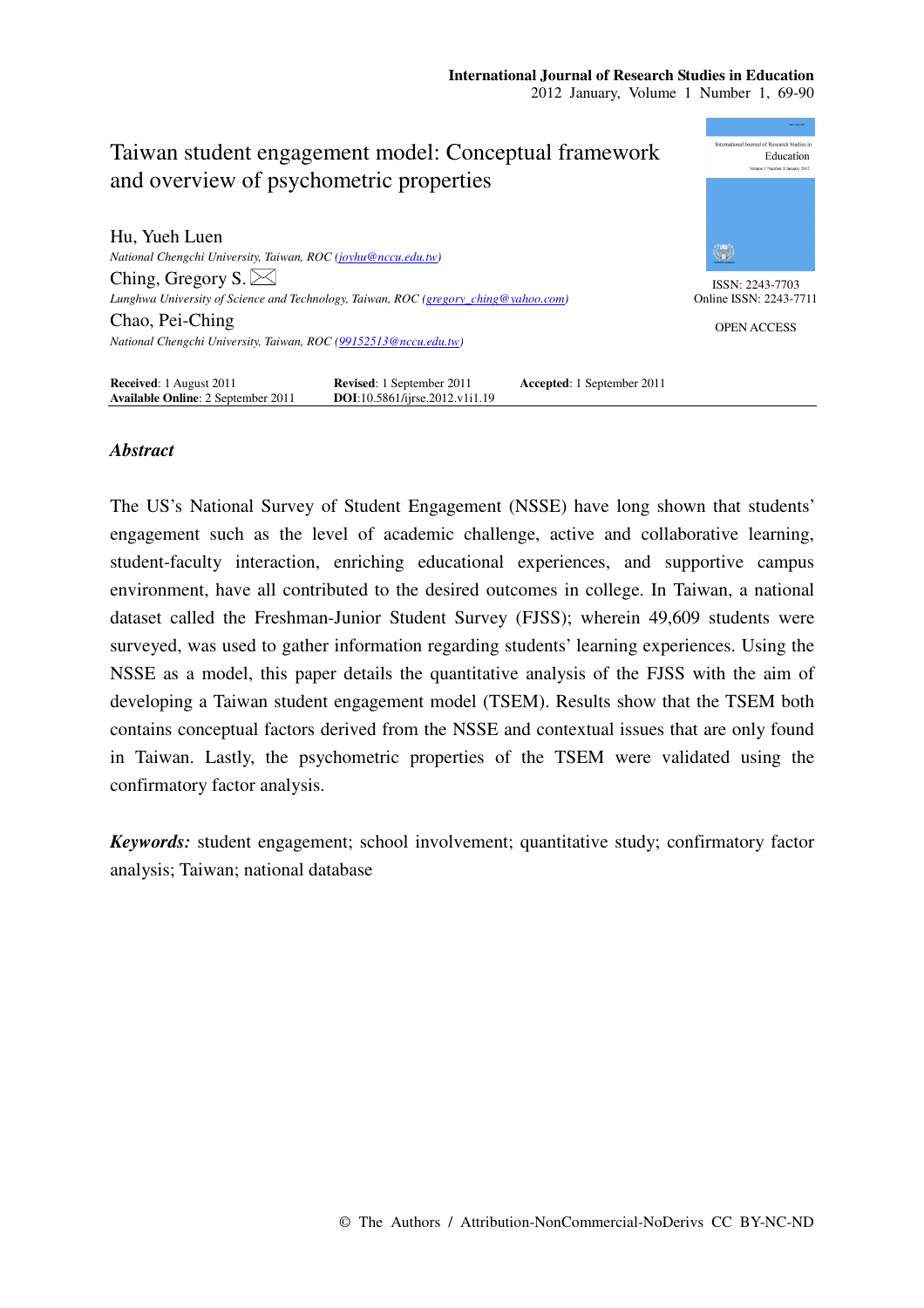# **Taiwan student engagement model: Conceptual framework and overview of psychometric properties**

# **1. Introduction**

As the maturation of the age of knowledge economy approaches, a major challenge for higher education is to provide broad access while sustaining or improving the quality of education. However, the drive towards massification of higher education has caused the average qualification for academics in many countries to decline (Altbach, Reisberg, & Rumbley, 2009). To alleviate this problem, numerous researches regarding the concept of students' school engagement have emerged (Kuh, 2009). Student engagement has been used to describe what college students are doing. Countless research has mentioned that students undergoing educationally purposeful activities are the single best predictor of academic and personal development (Astin, 1993; Kuh, 2001b; Pascarella & Terenzini, 2005). Educationally purposeful activities are practices that encourage student engagement and foster learning (Chickering & Reisser, 1993). Chickering and Gamson (1987) mentioned in the "Seven Principles for Good Practice in Undergraduate Education" various practices that leads to high levels of student engagement. Such principles include student-faculty contact, cooperation among students, active learning, prompt feedback, time on task, high expectations, and respect for diverse talents and ways of learning.

In Taiwan, higher education institutions have experienced transformation along the lines of decentralization and marketization (Mok, 2000). The revision of the University Act in 1994 prompted the restructuring of state owned HEIs into independent legal entities (Mok, 2006), thereby reducing the control of the Ministry of Education (MOE) over higher education institutions (HEIs), thus making campus operations more flexible. In the following years, Taiwan's government, acknowledging that the state alone can never satisfy the pressing demand for higher education, decided to revise its education ordinances and create room for the expansion of private higher education (Mok, 2000, 2005). This sparked a growth in the number of HEIs over the decades. Currently, the number of HEIs has increased dramatically from 7 in 1950 to 164 in 2008, among which are 100 universities, 49 colleges, and 15 junior colleges (MOE, 2008). However, the recent increased in numbers of higher education institutions has also brought forth issues in academic quality and educational outcomes. More so, the national census have mentioned that the volume of Taiwanese students is expected to decrease dramatically within the next decade (AFP, 2009). Hence, HEIs in Taiwan are currently being pressure to outperform each other. This problem has led the academe to shift its focus towards the quality of education, since only the schools who are effective are the ones that will be able to survive the upcoming problem of the decade.

This quantitative study details an empirical analysis of the dataset; the Taiwan's Higher Education Students Survey; or more commonly referred to as the Freshman Junior Student Survey (FJSS). More specifically, an analysis of the FJSS with regards to the five effective educational practices and three specific gains as pointed out by the National Survey of Student Engagement (NSSE) of the US. Since, the FJSS aims to provide a comprehensive and holistic outlook of how Taiwanese students learn. Hence, the main goal of this study is to develop a Taiwan Student Engagement Model (TSEM) and test its' psychometric properties. The study is able to contribute to the general Taiwanese public by means of reiterating the importance of achieving quality education through effective student engagement. The TSEM also provides the potential of contributing to the persistent improvement of students' learning. In essence, provide the ways on how students can be motivated academically and devote more effort in educationally purposeful activities. Lastly, in a globalizing age, in order to become globally competitive, it is quite important to determine whether our students are really learning or not. Hence, a clear outlook of how students learn by means of the TSEM, shall aid in both the development and improvement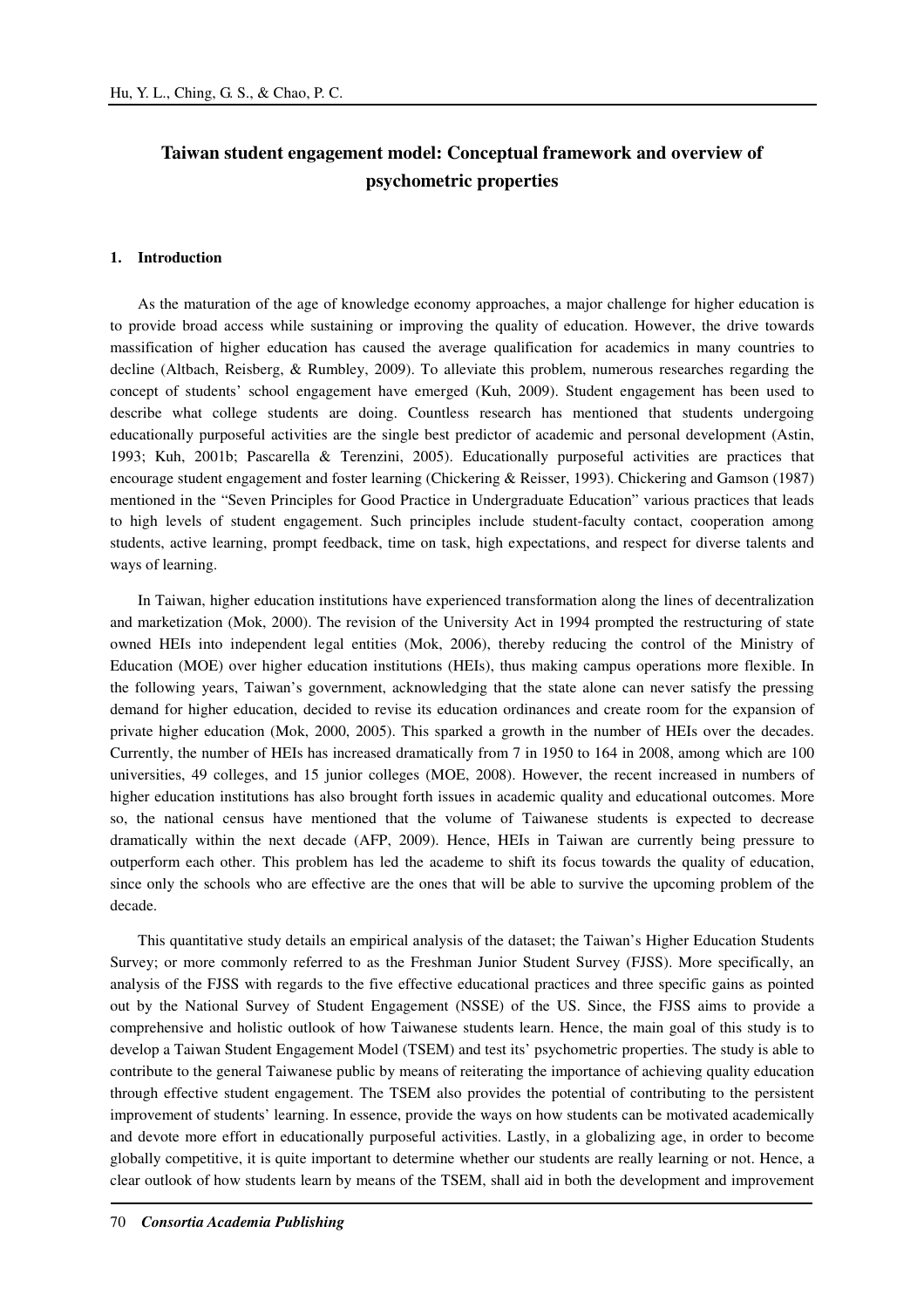of higher education policies, as well as to provide useful research information for the Taiwanese higher education academic community.

### **2. Perspectives and Theoretical Framework**

#### *2.1 What is Student Engagement?*

For the past two decades, the concept of student engagement has been recognized as one of the major factors contributing to desirable collegiate outcomes (Kuh, 2009; Zhao & Kuh, 2004). However, the definition and the method used in measuring student engagement vary from studies to studies (Dunleavy & Milton, 2009; Fredricks, Blumenfeld, & Paris, 2004). The term *engagement* can be defined as involvement or commitment (engagement, 2010). Consequently, *student engagement* can be defined as student involvement or student commitment. Similarly, Astin (1985) theory of student involvement noted that students learn by the concept of being involved. Beyond this definition, student engagement is also said to be multidimensional by nature (Ainley, 1993; Martin & Dowson, 2009). Such multidimensional nature of student engagement have slowly shaped the concept into both a strategy for improving educational achievement and as an independently valuable outcome of schooling (Dunleavy & Milton, 2009).

Student engagement is frequently seen as a cure for the contemporary students' notion of school as boring or as a mere grade game (Burkett, 2002; Pope, 2002). Student engagement is also used to described students' willingness to participate in routine school activities, such as attending class, submitting school work, and following class instructions (Chapman, 2003a, 2003b). Some researchers considered student engagement to include students' participation in lesson and curriculum planning, classroom management, and other pedagogical involved tasks (Keedy & Drmacich, 1991). Other studies even defined engagement in terms of interest, effort, motivation, time-on-task; the time student spent on a particular learning task (Bulger, Mayer, Almeroth, & Blau, 2008). More recent concept of student engagement has placed much interest in the influence of school context, more specifically in the relationships between campus climate and students' experience of engagement (Dunleavy & Milton, 2009).

A basic understanding of student engagement is that students' activity, involvement, and efforts in their learning tasks is related to their academic achievement. Krause and Coates (2008) mentioned that student engagement is the quality of effort students devote to educationally purposeful activities that directly contribute to desirable educational outcomes. In other words student engagement is the degree and quality, to which learners are engaged with their educational activities, which are positively linked to a host of desired outcomes, including high grades, student satisfaction, and perseverance (Kuh, Cruce, Shoup, Kinzie, & Gonyea, 2008). In essence, the more students spend quality time and study a subject, the more they will know about it. Similarly, the more students interacts academically with faculties, the deeper they tend to understand what they are actually learning (Kuh, 2009).

### *2.2 Dimensions of Student Engagement*

As mentioned before, student engagement is multidimensional by nature (Ainley, 1993; Martin & Dowson, 2009). The multidimensional nature of student engagement is actually reflected in the research literature (Fredricks et al., 2004). These dimensions vary differently depending on the approaches used in studying student engagement. Majority of the studies in the literature focuses on either a single or a combination of these dimensions. Most studies differentiate student engagement by their types, such as: Social engagement, Academic engagement, and Intellectual engagement (Dunleavy & Milton, 2009). Furthermore, many researchers also differentiate student engagement in terms of the different ways of understanding how students engage, such as: Behavioral engagement, Emotional engagement, and Cognitive engagement (Dunleavy & Milton, 2009; Fredricks et al., 2004).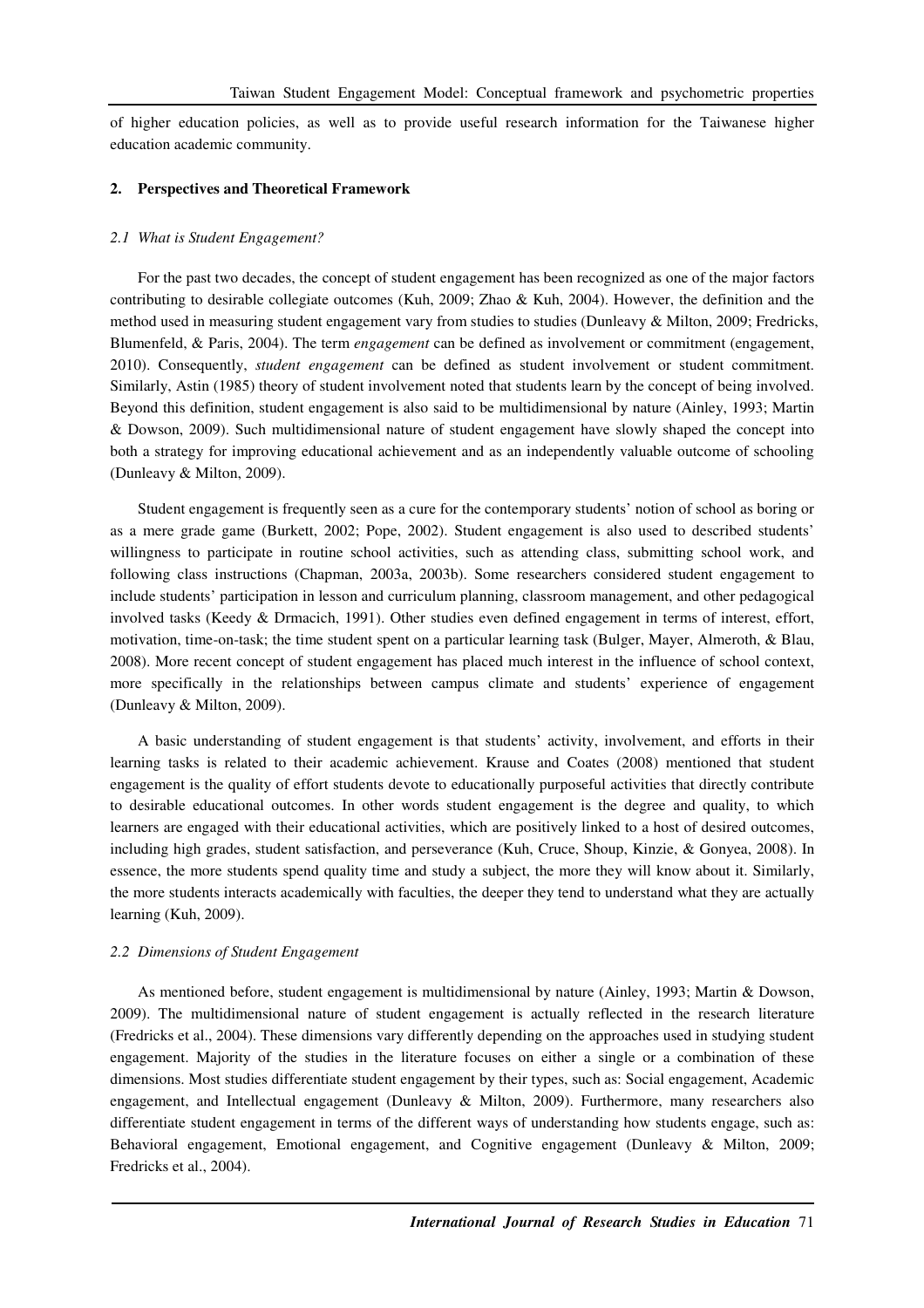# 2.2.1 Social engagement

The National Research Council (2003) of the US noted that *social engagement* is the combination of the students' sense of belongingness at school, their feeling of connectedness and acceptance with classmates and peers, quality interaction with faculties, and their overall acknowledgement of the concept of schooling. Since, most researchers concluded that students who are disaffected (disengaged or the lack of engagement), tends to be bored, depressed, or even angry during class (Chapman, 2003a). Similarly, disengaged students are said to be withdrawn from their peers, while some even exhibits rebellious behavior and go up against their teachers and other faculties (Skinner & Belmont, 1993). In essence, students who feels socially isolated and fails to see the goals of schooling are more likely to not to function effectively (Hu & Kuh, 2002; National Research Council, 2003).

# 2.2.2 Academic and intellectual engagement

*Academic engagement* is said to include the psychological investments and efforts toward learning, the mastery of skills and crafts, and the participation in the different knowledge developing tasks (Newmann, 1992). In academic engagement, it is important to determine and understand what motivates students to participate in the required tasks in order to achieve school success (Newmann & Associates, 1996). While *intellectual engagement* is said to be the serious emotional and cognitive investment in learning (Dunleavy & Milton, 2009). Since, the most motivated and resilient students are said to be not the ones who think they have a lot of fixed or innate intelligence, but actually those who believe that their abilities can be developed through their effort and learning (Dweck, 2007, p. 6). In essence, in order to learn, what students both wants and needs are learning environments that are designed for deep intellectual engagement through which they can experience learning.

#### 2.2.3 Behavioral and emotional engagement

Looking into the different ways how student engage, the concept of *behavioral engagement* comes from the notion of participation (Fredricks et al., 2004). Such participations in academic and social or co-curricular activities, active attendance, assignments and homework completion, are all considered crucial for achieving positive academic outcomes (Dunleavy & Milton, 2009; Fullarton, 2002; Kuh, 2008b; Willms, 2003). Behavioral engagement also encompasses the students' ability to follow rules and directions adhering to classroom norms, as well as coming to class on time and avoiding unnecessary negative behaviors (Finn & Rock, 1997). *Emotional engagement* is the combination of the students' sense of belongingness, feeling of competence, and motivation towards the concept of schooling (Dunleavy & Milton, 2009; Willms, 2003). It is also said to include the positive and negative reactions towards peers, teachers, administrators, and the school itself, these factors are all said to contribute to the students' willingness to participate (Fredricks et al., 2004).

### 2.2.4 Cognitive engagement

*Cognitive engagement* draws from the idea of investment (Fredricks et al., 2004). Studies mentioned that cognitive engagement consists of psychological investment in learning (Connell & Wellborn, 1991). Some also mentioned that cognitive engagement is a desire to go beyond the minimum school requirements; a preference for challenge (Kuh, 2009; Newmann, Wehlage, & Lamborn, 1992). This is actually derived from Weiner's (1979, 1985) attribution theory, which mentioned that academic motivation in terms of task difficulty (or having the opportunity of a challenge) is one of the determining factors in the effort a student will expend on that activity. Since learning goals are set by the students themselves, therefore students seeking to improve their competence are likely to seek challenges and they tend to respond to failure by increasing their effort (Elliott & Dweck, 1988). Such efforts could be further classified as the students' *volition*; the psychological control processes that protect concentration and directed effort in the face of personal and/or environmental distractions, and so aid learning and performance (Corno, 1993, p. 16), which is said to be the underlying factor in going beyond the requirements in cognitive engagements (Fredricks et al., 2004).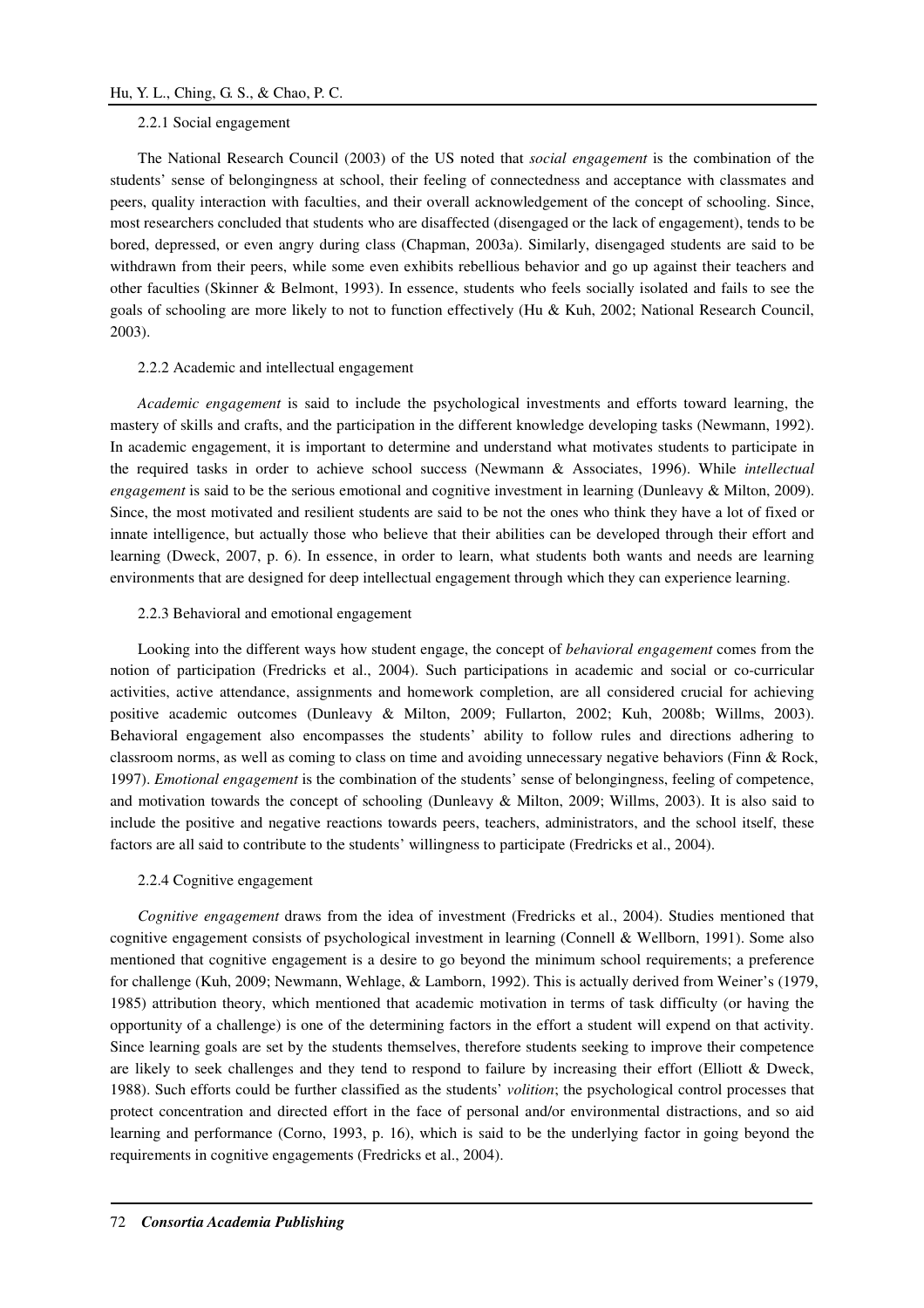#### *2.3 Indicators of Student Engagement*

Student engagement has been used to describe what college students are doing. Countless research has mentioned that students undergoing educationally purposeful activities are the single best predictor of academic and personal development (Astin, 1993; Kuh, 2001a; Pascarella & Terenzini, 2005). Educationally purposeful activities are practices that encourage student engagement and foster learning (Chickering & Reisser, 1993). Chickering and Gamson (1987) mentioned in the "Seven Principles for Good Practice in Undergraduate Education" various practices that leads to high levels of student engagement. Such principles include student-faculty contact, cooperation among students, active learning, prompt feedback, time on task, high expectations, and respect for diverse talents and ways of learning.

Some researchers mentioned that school climate or atmosphere such as the having an ethic of caring and supporting relationships, sense of respect, fairness, trust, and a strong disciplinary climate, are some of the factors that supports effective student engagement (Dunleavy & Milton, 2009). Similarly, the notion of *academic press*; high expectations for academic success, are supportive learning environments that promote competence and control (Lee, Bryk, & Smith, 1993). In essence, students who are engaged show sustained behavioral involvement in learning activities accompanied by a positive emotional tone (Skinner & Belmont, 1993). More importantly, students that are engaged select tasks at the limit of their competencies, initiate action when given the opportunity, and shows positive emotions including enthusiasm, optimism, curiosity, and interest (Kuh et al., 2008; Skinner & Belmont, 1993). In sum, student engagement is seen to comprise of various indicators such as active and collaborative learning, participation in challenging academic activities, formative communication with academic staff, involvement in enriching educational experiences, and feeling legitimated and supported by university learning communities (Coates, 2007, p. 122).

In the NSSE of the US, since its inception in 2000, more than one million randomly selected students from 1,100 different four-year colleges and universities have participated in the collection of information regarding effective educational practices (National Survey of Student Engagement, 2006). With its goal of providing data to colleges and universities to use, in order to improve its undergraduate education, inform state accountability and accreditation efforts, and facilitate national and sector benchmarking efforts, among others, NSSE has become the leading authority on enhancing student success, improving undergraduate education, and promoting collegiate quality. Currently, NSSE has been highly quoted in researchers and is adapted in countries such as Canada, Australia, and many others (National Survey of Student Engagement, 2010). In the conceptual framework of NSSE, Kuh (2009) mentioned that there are five key clusters of activities that are linked to desired outcomes in education. These are level of academic challenge, active and collaborative learning, student-faculty interaction, enriching educational experiences, and supportive campus environment. These indicators or benchmarks are well supported with not only the findings of the NSSE, but are also noted in findings of various student engagement studies (Coates, 2007; Dunleavy & Milton, 2009).

# 2.3.1 Level of academic challenge

*Level of academic challenge* is the concept derived from Weiner's (1979, 1985) attribution theory, which mentioned that academic motivation in terms of task difficulty (or having the opportunity of a challenge) is one of the determining factors in the effort a student will expend on that activity. Similarly, challenging intellectual and creative work are both said to be central to student learning and collegiate quality (National Survey of Student Engagement, 2006). Since, colleges and universities promote high levels of student achievement by emphasizing the importance of academic effort, therefore students who are motivated to take the challenge and/or try something new, ultimately leads to deep learning; a combination of emotion, cognition and the development of social and intellectual learning capacities (K. Evans, Gerlach, & Kelner, 2007, p. 199). It is said that when students are intellectually engaged, they experience serious emotional and cognitive investment in learning. Similar to what Friesen (2008, p. 9) describes as an absorbing, creatively energizing focus requiring contemplation, interpretation, understanding, meaning-making and critique which results in a deep, personal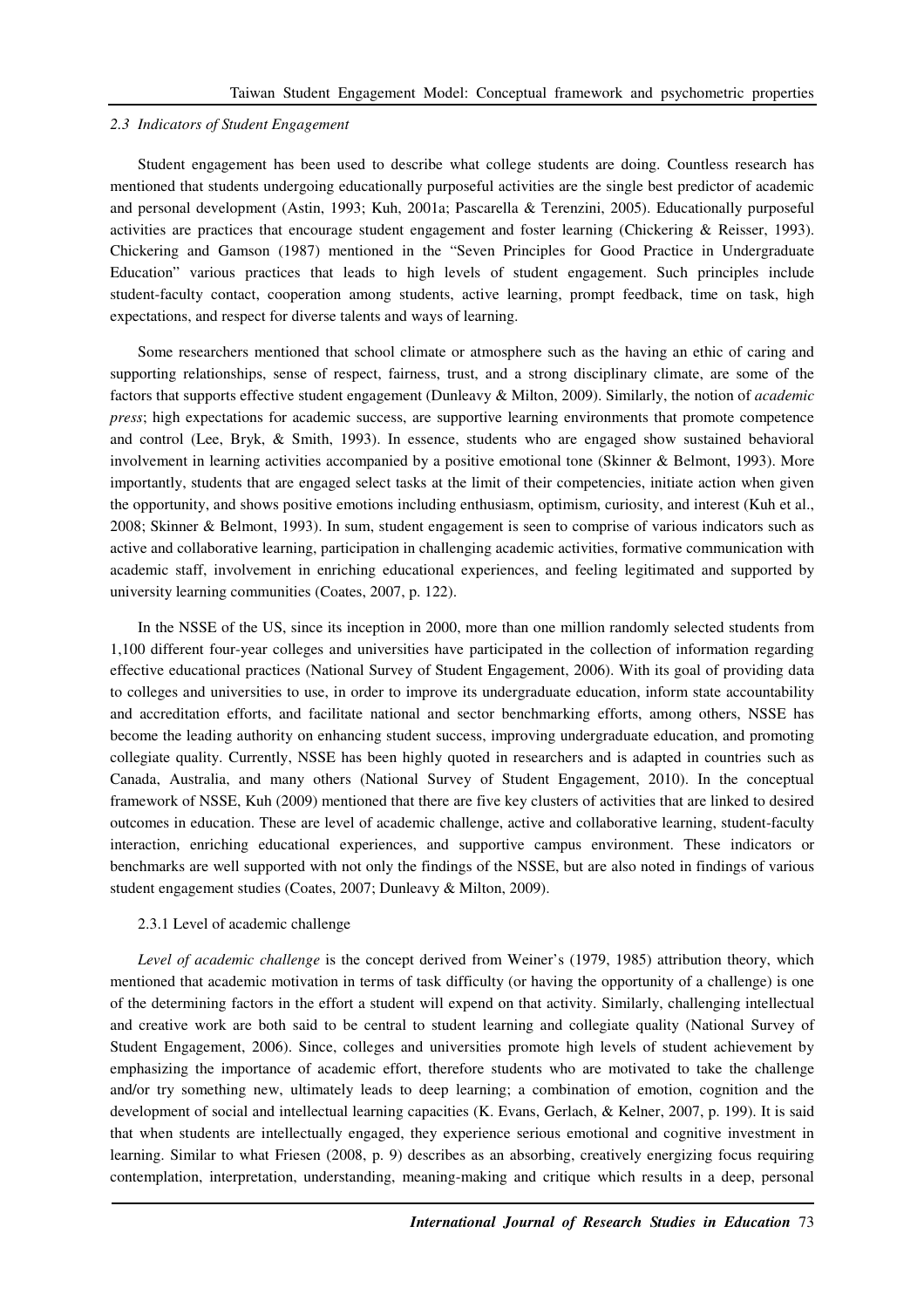commitment to explore and investigate an idea, issue, problem or question for a sustained period of time.

2.3.2 Active and collaborative learning (ACL)

*Active and collaborative learning* recognizes that learning is collaborative and social. Active learning states that students learn more when they are intensely involved in their education (National Survey of Student Engagement, 2006). In general, active learning involves any instructional method that engages student in the learning process, and requires students to perform meaningful learning activities and think about what they are doing (Prince, 2004). Chickering and Gamson (1987) described active learning as the process of talking, writing, relating to and reflecting on what is being learned, rather than passively receiving information. In essence, core components of active learning are student activity and engagement in the learning process.

On the other hand, collaborative learning is defined as any instructional method in which students work together in small groups toward a common goal (Prince, 2004). As the notion of working with others often increases involvement in learning, similarly, sharing one's own ideas and responding to others' reactions sharpens thinking and deepens understanding (Chickering & Gamson, 1987, p. 2). Some have suggested that collaborative learning encompasses cooperative learning; the association of persons for a common benefit (Cooperation, 2010), or simply put is the process of working together to accomplish shared goals. College students nowadays are primarily involved in their studies and classroom activities; however, involvement in co-curricular activities (e.g. student clubs and organizations) is also quite common. In a study involving the quality of student involvement in a group of college educational psychology students, findings suggest that overall quality of experience was greater during cooperative learning. Benefits occurred specifically for thinking on task, student engagement, perceptions of task importance, and optimal levels of challenge and skill (Peterson & Miller, 2004).

### 2.3.3 Student-faculty interaction (SFI)

*Student-faculty interaction* is the quality communication between student and faculty. Studies have shown that when students interact with faculty inside and outside the classroom, students tend to learn firsthand information and/or knowledge (National Survey of Student Engagement, 2006). The transformation of learning environments into places of effective teaching and deep learning requires new ways of looking at the roles of teachers (Dunleavy & Milton, 2009). Hence, NSSE noted that teachers should be role models, mentors, and guides for continuous, life-long learning behavior of the students. In addition, studies have shown that when students experience a sense of belongingness offered to them by adults (teachers and academic staffs), these eventually leads to the acceptance of the concept of schooling (Hu & Kuh, 2002; National Research Council, 2003).

### 2.3.4 Enriching educational experiences (EEE)

*Enriching educational experiences* encompasses learning opportunities both inside and outside the classroom. Besides the more common co-curricular activities found inside the school, some other enriching experiences includes opportunity to learn from and in a culturally diverse atmosphere, technology enhanced learning, internship experiences, and community service opportunity (National Survey of Student Engagement, 2006). Co-curricular activity is defined as the activities being outside of, but usually complementing the regular curriculum (cocurricular, 2010). Sometimes also known as extra-curricular activities; such activities are either required or voluntary depending upon the institution's requirement. In a study in Taiwan, it is mentioned that extra-curricular clubs do actually foster the development of students' leadership skills and language skills (T. C. Hsu, 2011). In Singapore, co-curricular activities are sanctioned by their Ministry of Education, because such activities are believed to be a means of enhancing the students' social interaction, leadership, healthy recreation, self-discipline, and self-confidence (Teo, 2000). In addition, in higher education levels co-curricular activities participation may even translate into academic points.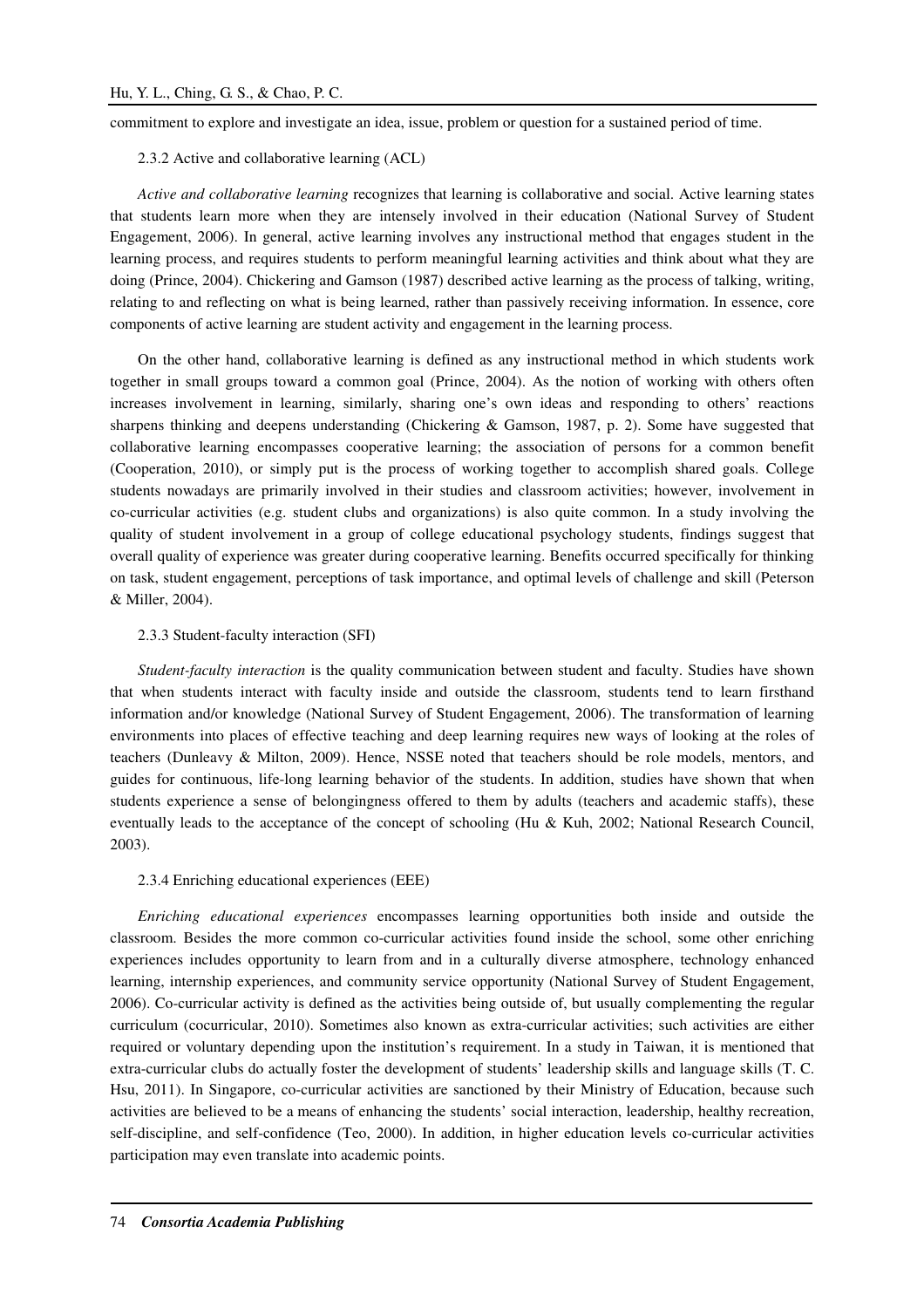### 2.3.5 Supportive campus environment (SCE)

*Supportive campus environment* indicates that students perform better and are more satisfied at institutions that are committed to their success and cultivate positive working and social relations among different groups on campus (National Survey of Student Engagement, 2006). In a broader sense, a group or a community is the result of interaction and deliberation by people brought together by similar interests and common goals (Rovai, 2002). In a Finnish study of students' study paths, it is also mentioned that an accommodating school community itself positively contributed to the development of desirable student engagement (Määttä & Uusiautti, 2011). In essence, when students feel involved and develop relationships with other members of the learning community, ultimately, this will increase their levels of satisfaction and the likelihood of both finishing and succeeding in school.

In Taiwan, several studies involving college students have also pointed out that students learn more by becoming more involved (Chang, 1990; Huang & Chang, 2004; Lin, 1990). For years researchers have mentioned that student involvement in educationally purposeful activities (such as co-curricular activities) have found to have positively contributed to the students' educational performance (Astin, 1984/1999; Kuh, 1995, 2008a). Astin (1984/1999) proposed the *student involvement theory*, which indicate that the amount of physical and psychological energy that the student devotes to the academic experience or rather the amount of student learning and personal development associated with any educational program is directly proportional to the quality and quantity of student involvement in that program. However, it is apparent that many students do not know or understand that the impact of university on them is largely determined by their quality of effort and level of involvement in both academic and non-academic activities (including co-curricular activities) (Ethington & Polizzi, 1996; Pascarella & Terenzini, 1991). In sum, for students' growth to take place, students need to actively engage in their environment. In a way, the effectiveness of any educational policy, practice, or program is directly related to the capacity of that policy, practice, or program to increase student engagement.

# **3. Research methodology**

#### *3.1 Research design*

The study was design as a quantitative research, wherein the intended variables and factors are measurable or otherwise quantifiable. A powerful research form, emerging in part from the positivist tradition, a quantitative research therefore aims to determine the relationship between one thing (an independent variable) and another (a dependent or outcome variable) in a population (Cohen, Manion, & Morrison, 2007). In addition, this quantitative study is design as a descriptive research, wherein the subjects are usually measured once and with the goal of establishing associations between variables. For an accurate estimate of the relationship between variables, a descriptive study usually needs a sample of hundreds or even thousands of subjects. The estimate of the relationship is less likely to be biased if the study has a high participation rate in a sample selected randomly from a population. Furthermore, quantitative research employs statistical analysis to order its sample results and yield predictions of the future behavior of a similar sample group. In essence, quantitative research is undertaken by means of forming a hypothesis, gathering data, which is then ordered and analyzed. Lastly, the conclusion will be determined whether the initial hypothesis is supported by the evidence (data) or not.

#### *3.2 Research instruments*

### 3.2.1 National Survey of Student Engagement (NSSE)

Since its inception in 2000, more than one million randomly selected students from 1,100 different four-year colleges and universities have participated in the collection of information regarding highly effective educational practices (National Survey of Student Engagement, 2006). Currently, NSSE has been highly quoted in researchers and is adapted in countries such as Canada, Australia, and many others (National Survey of Student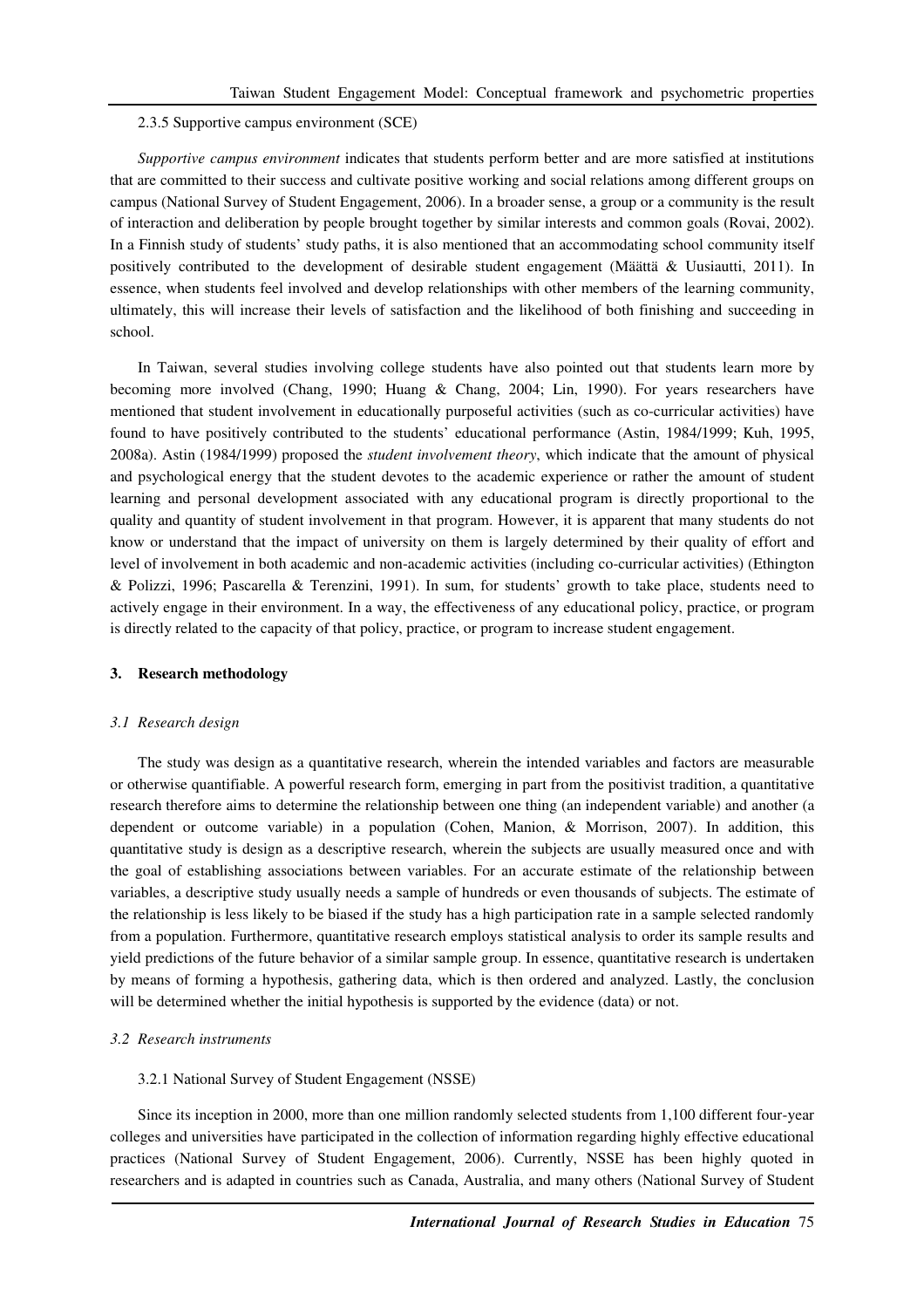# Hu, Y. L., Ching, G. S., & Chao, P. C.

Engagement, 2010). In the conceptual framework of NSSE, Kuh (2009) mentioned that there are five key clusters of activities that are linked to desired outcomes in education. These are level of academic challenge, active and collaborative learning, student-faculty interaction, enriching educational experiences, and supportive campus environment. These indicators or benchmarks are well supported with not only the findings of the NSSE, but are also noted in findings of various student engagement studies (Coates, 2007; Dunleavy & Milton, 2009).

The NSSE questionnaire collects information in five categories (Kuh, 2009):

- First, it asks students questions about their *participation in dozens of educationally purposeful activities*, such as interacting with faculty and peers, the amount of time they spend studying or participating in co-curricular or other activities, including work on or off the campus. Seniors report whether they took advantage of such learning opportunities as being part of a learning community, working with a faculty member on a research project, internships, community service, and study abroad. First-year students indicate whether they have done or plan to do these things.
- A second set of questions asks students about *what the institution requires of them*, such as the amount of reading and writing students did during the current school year and the nature of their examinations and coursework.
- A third set of questions asks students about their *perceptions of features of the college environment* that are associated with achievement, satisfaction, and persistence including the extent to which the institution offers the support students need to succeed academically and the quality of relations among various groups on campus such as faculty and students.
- $\triangleright$  In the fourth set, students provide *information about their background*, including age, gender, race/ethnicity, living situation, educational status, and major field.
- Lastly, students estimate their *educational and personal growth* since starting college in the areas of general knowledge; intellectual skills; written and oral communication skills; personal, social, and ethical development; and vocational preparation. *(For more details, please see http://nsse.iub.edu/)*
- 3.2.2 Freshman Junior Student Survey (FJSS)

The Taiwan Integrated Postsecondary Education Database (TIPED) is a project sponsored by the Taiwan's National Science Council (NSC) and MOE. TIPED was established to administer and gather a comprehensive database with regards to the higher education of Taiwan. The database is separated into three areas namely: institution-based information, student-based data, and staff-based information. More specifically, the database includes data such as the major characteristics and status of colleges and universities, funding, campus environment, equipment and resources, curriculum, campus culture, faculty and staff quality, students' characteristics and their learning behavior, students' performance in various levels and disciplines, and the students' subsequent development after graduation (Taiwan Integrated Postsecondary Education Database, 2010). Data gathered are used to form educational indicators, which can aid and assist the government in making decisions, assist institutional evaluation for self-improvement, determines the growth and development of students, and help improve the quality of higher education research.

Within the TIPED, a dataset called the Taiwan's Higher Education Students Survey; or more commonly referred to as the Freshman Junior Student Survey (FJSS) was used to gather information from junior college students within the 2003, 2005, and 2007 academic years. The FJSS is separated into seven parts, namely: academic experiences, educational expenditures, academic lifestyle, future plans, school satisfaction, self-evaluation, and background demography (Center for Educational Research and Evaluation, 2010; Peng, 2006a, 2006b).

The *academic experiences* section includes the different learning processes of the students. Data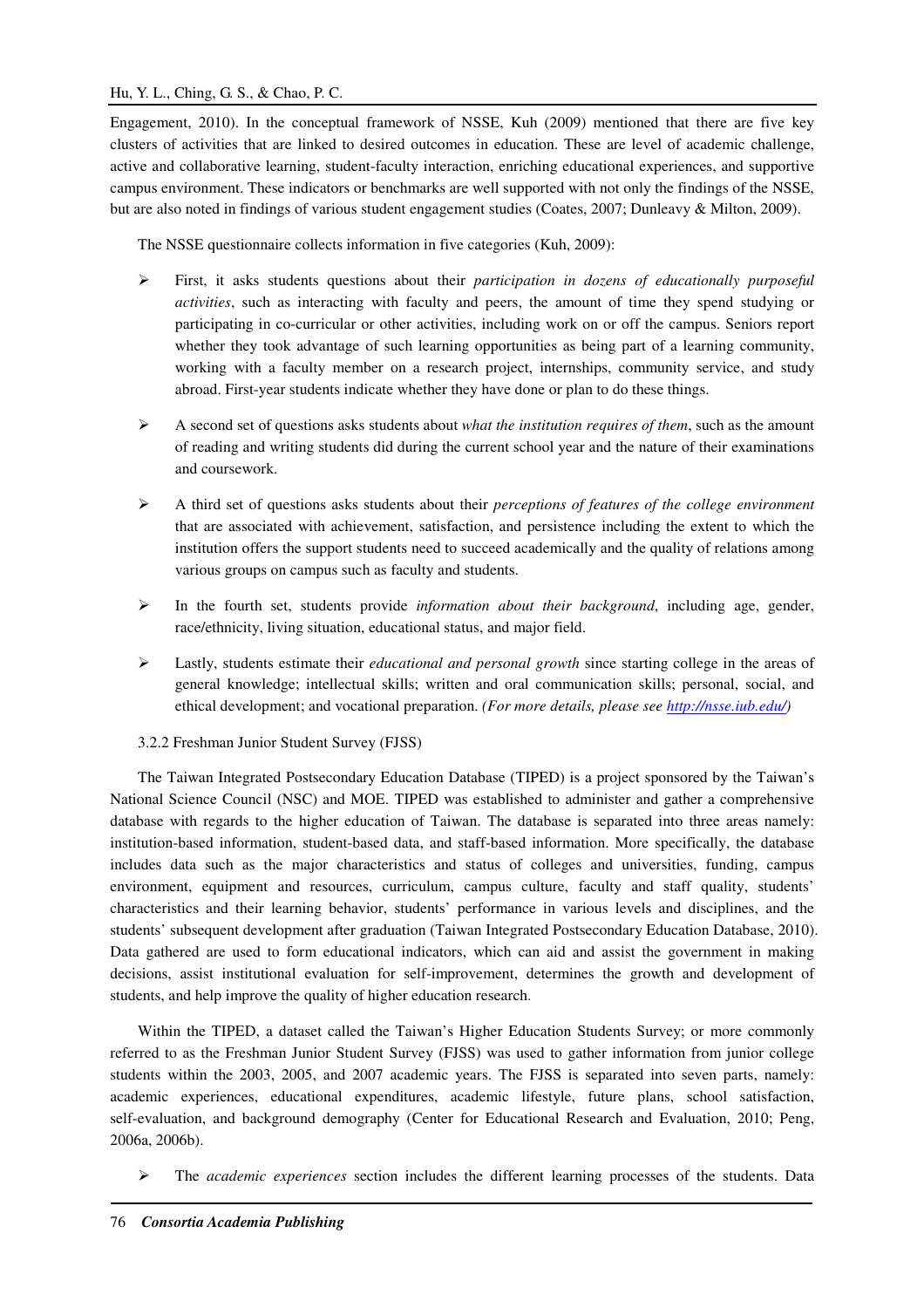gathered includes the various teaching methodology, assessment methods, and curriculum designs the students are exposed to. Additional information regarding their community participation, course satisfaction, and course attendance are also noted.

- The *educational expenditure* section mostly deals with how the students pay for their education. Information gathered includes the students' source of tuition and living allowances, scholarship status, and work situations.
- The *academic lifestyles* section includes information regarding the students' learning styles. Data gathered are frequency of activities related to learning and status of peer interactions.
- The *future plan* section deals with the students' learning goals and future expectations.
- The *school satisfaction* section deals with the students' contentment regarding the various school related issues, such as course programs, faculty, and many others.
- The *self-evaluation* section deals with the students' perception of their own cognitive and emotional status.
- Lastly, the *background demography* section includes the different personal information of the students to differentiate the nominal data on participants' backgrounds and relevant personal details with the other scales (Weisberg, Kronsnick, & Bowen, 1996). *(For more details, please see http://www.cher.ntnu.edu.tw/)*

# *3.3 Research participants*

This study utilizes data coming from the 2005 FJSS. The FJSS utilizes a stratified random sampling method. Sampling and assignment of research participants are part of the research process that are critical to the success and accuracy of the research (Drew, Hardman, & Hosp, 2008). Researchers mentioned that errors during this phase plague investigators in many disciplines and can easily corrupt the worth of the entire study (Creswell, 2005; Flick, Steinke, & Kardoff, 2004). Hence, careful selection of participants is always a must in social science studies. Stratified sampling involves dividing the population into homogeneous groups, wherein each group contains subjects with similar characteristics (Cohen et al., 2007). In addition, Stratified sampling is also a method of random sampling. In essence, in a stratified sample the sampling frame is divided into non-overlapping groups or strata, such as geographical locations, age-groups, genders. A sample is then taken from each stratum, and when this sample is a simple random sample it is referred to as stratified random sampling (Hunt & Tyrrell, 2004).

The FJSS was gathered within the 2003, 2005, and 2007 academic years. Currently only the 2003 and 2005 data are available. A stratified random sampling method was used with the different steps involved are as such (Taiwan Integrated Postsecondary Education Database, 2010):

- 1. The actual number of students enrolled in the different types of HEIs was taken into account as the population.
- 2. The HEIs were separated into different types according to their classifications, such as typical university, technical and vocational university, junior colleges, and normal colleges, with a sampling ratio of 1/4 or 25% from each of the following types of HEIs.
- 3. Within each type of HEIs, random samplings were taken from students of different course programs relative to the size of the HEIs were the students are enrolled in. In addition, a minimum of 30 students per course programs were decided to ensure the representativeness of the sample.
- 4. Students with physical disabilities, disadvantages, or with ethnicity belonging to the aboriginal tribes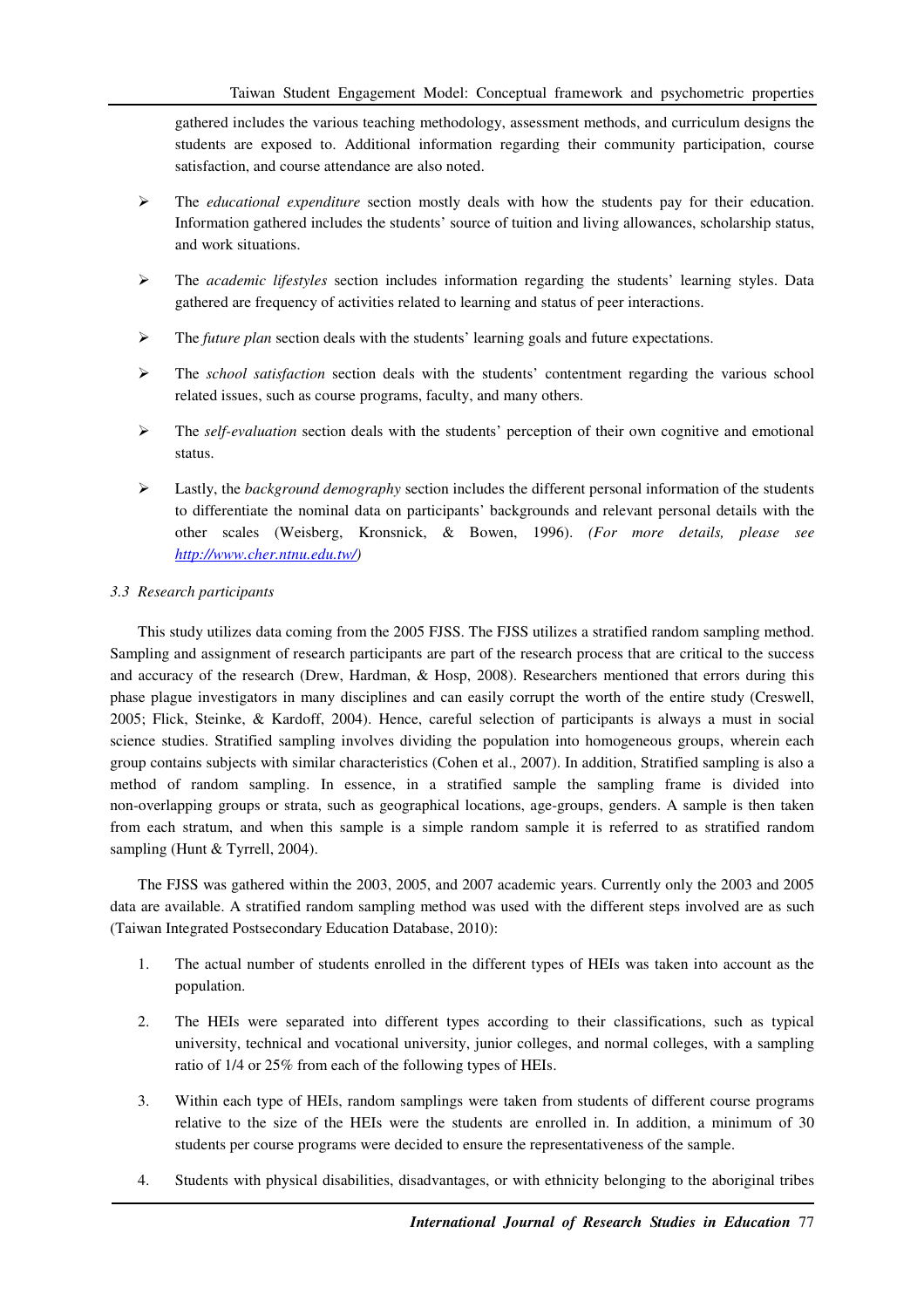of Taiwan were removed from the sample.

5. Within each HEI a minimum of 100 students were sample and included in the FJSS.

Table 1 shows the stratified random sampling size together with the actual number of respondents of the 2003 and 2005 FJSS. For the current study, only the data coming from the 2005 school year shall be utilized. The table also shows the rate of return of the survey questionnaire to be around an average of 65% for the two years, which is considered to be good (Punch, 2003; Shaughnessy, Zechmeister, & Zechmeister, 2003). In essence, response rates are very important when the study's purpose is to measure effects or make generalizations to a larger population. While, table 2 shows the background of the 2005 respondents with a sample size of 49,609 students.

# **Table 1**

| THESS stratified random sampling size and number of respondents |  |  |  |
|-----------------------------------------------------------------|--|--|--|
|                                                                 |  |  |  |

| School year | <b>HEIs</b> | Population | Sample size | Respondents | Rate of return $(\% )$ |  |
|-------------|-------------|------------|-------------|-------------|------------------------|--|
| 2003        | 140         | 164,725    | 48.899      | 30,272      | 61.9                   |  |
| 2005        | 156         | 174,277    | 49,609      | 26,307      | 67.8                   |  |

*Source*. Taiwan Integrated Postsecondary Education Database (Peng, 2006a, 2006b). (http://www.cher.ntnu.edu.tw)

# **Table 2**

# *Background of the 2005 participants (N=49,609)*

| Factors             | Items                        | $\boldsymbol{n}$ | $\%$  |
|---------------------|------------------------------|------------------|-------|
| Gender              | Male                         | 23670            | 47.71 |
|                     | Female                       | 25939            | 52.29 |
|                     |                              |                  |       |
| General school type | Public university            | 10082            | 20.32 |
|                     | Public technical             | 4613             | 9.30  |
|                     | Private university           | 17194            | 34.66 |
|                     | Private technical            | 17720            | 35.72 |
|                     |                              |                  |       |
| School type         | Public regular university    | 9743             | 19.64 |
|                     | Public regular college       | 339              | 0.68  |
|                     | Public technical university  | 2808             | 5.66  |
|                     | Public vocational college    | 1512             | 3.05  |
|                     | Public junior college        | 293              | 0.59  |
|                     | Private regular university   | 15514            | 31.27 |
|                     | Private regular college      | 1680             | 3.39  |
|                     | Private technical university | 7252             | 14.62 |
|                     | Private vocational college   | 9007             | 18.16 |
|                     | Private junior college       | 1461             | 2.95  |

### **4. Results and Discussions**

The objective of this study is to analyze the NSSE constructs amidst the FJSS with a final goal of developing a TSEM. More specifically within the following five effective educational benchmark practices and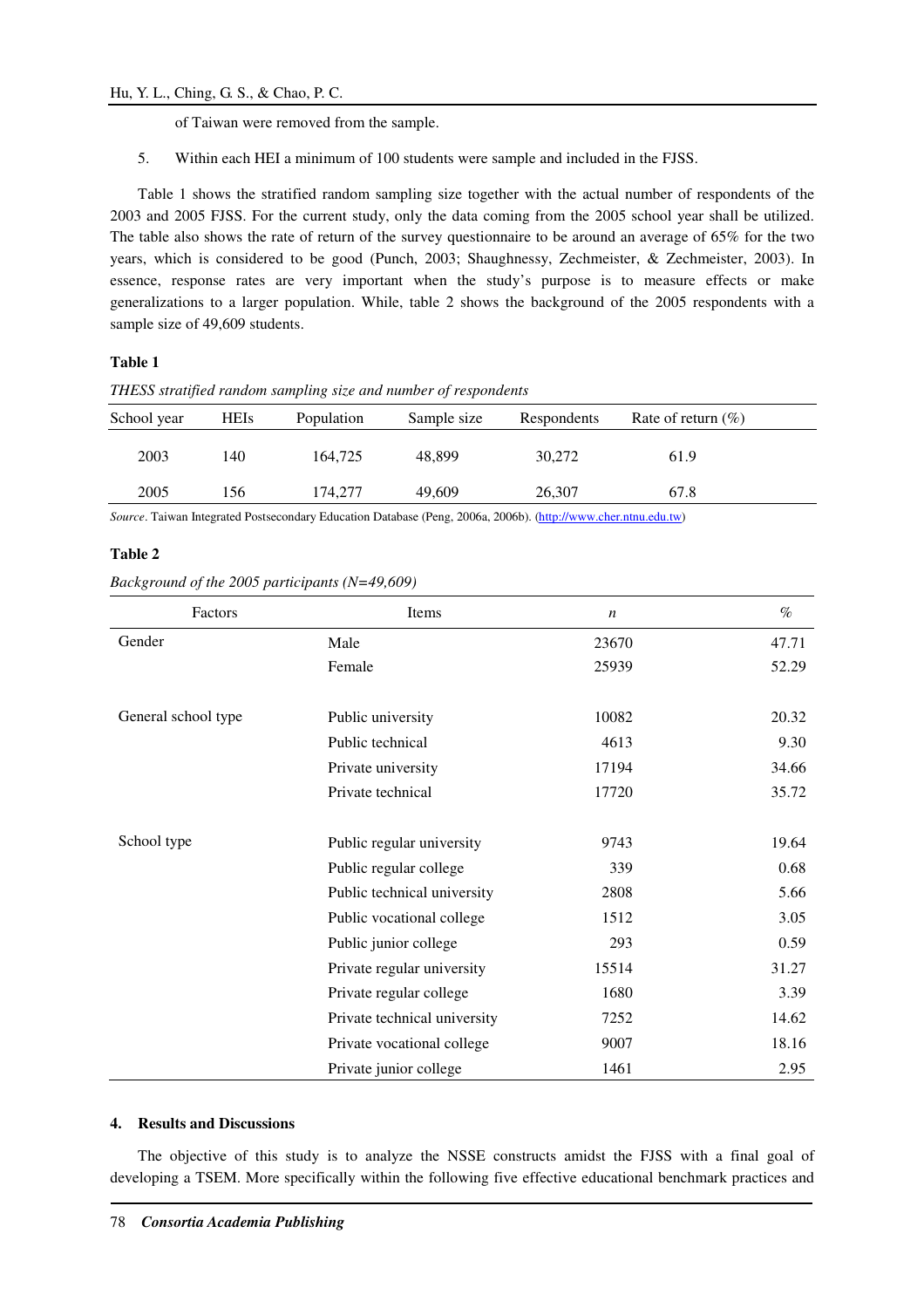three educational outcome gains as proposed by Kuh (2009), namely: level of academic challenge, active and collaborative learning, student-faculty interaction, enriching educational experiences, and supportive campus environment; general education gains, personal social gains, and practical competence gain. (For a graphical perspective of the research goal, please refer to figure 1)



*Figure 1*. The formation of the Taiwan Student Engagement Model

# *4.1 Taiwan Student Engagement Constructs*

To develop the TSEM, FJSS items were compared with the NSSE constructs. Items from the five educational benchmark practices from NSSE such as: level of academic challenge (**LAC**), active and collaborative learning (**ACL**), student-faculty interaction (**SFI**), enriching educational experiences (**EEE**), and supportive campus environment (**SCE**), and the three educational outcome gains from the NSSE, such as: general education gains (**GEG**), personal social gains (**PSG**), and practical competence gain (**PCG**), were compared. In addition, FJSS items that are comparable to the NSSE constructs were also included. Such local items that are similar in essence to the NSSE of the US and should be included in the Taiwan student engagement constructs in order to better capture the contextual meaning of student engagement. Items such as **EEE\_8\_T** (*In my college years, I took professional certification examinations*) and **EEE\_9\_T** (*In my college years, I planned to take the national civil service examination*), which stated the importance of certification and civil service examination, have long been part of the career path of most college students in Taiwan. For students who wanted to work for the government and earn a secure living, taking the civil service examination would be their best choice of landing one.

Furthermore, while for students who opt for business related occupations, securing both international and local certifications (Language, Information Technology, and many other types of certification) would be the best choice of action. In addition, educational outcome gains such as **PCG\_5\_T** (*Leadership skills*), **PCG\_6\_T** (*English language listening and speaking ability*), **PCG\_7\_T** (*English language reading ability*), **PCG\_8\_T**  (*Expand your knowledge and vision*), and **PCG\_9\_T** (*Establish and expand your social network*), which stated items such as leadership skills, language skills, widen perspective, and social interactive skills, are all considered to be of skills that are relevant for a the college graduates of today. Since, in Taiwan English is already being highly regarded as the de-facto language in the areas of banking, commerce, trade, research, technology, and tourism (Tsai, 1998). Furthermore, as Taiwan engages more centrally as a player in the global economic stage (Mok, 2005; Zaharia & Gilbert, 2005), the trend of using English as a medium of instruction has becomes an increasingly important element for the education of Taiwan students. (For more details, please see table 2)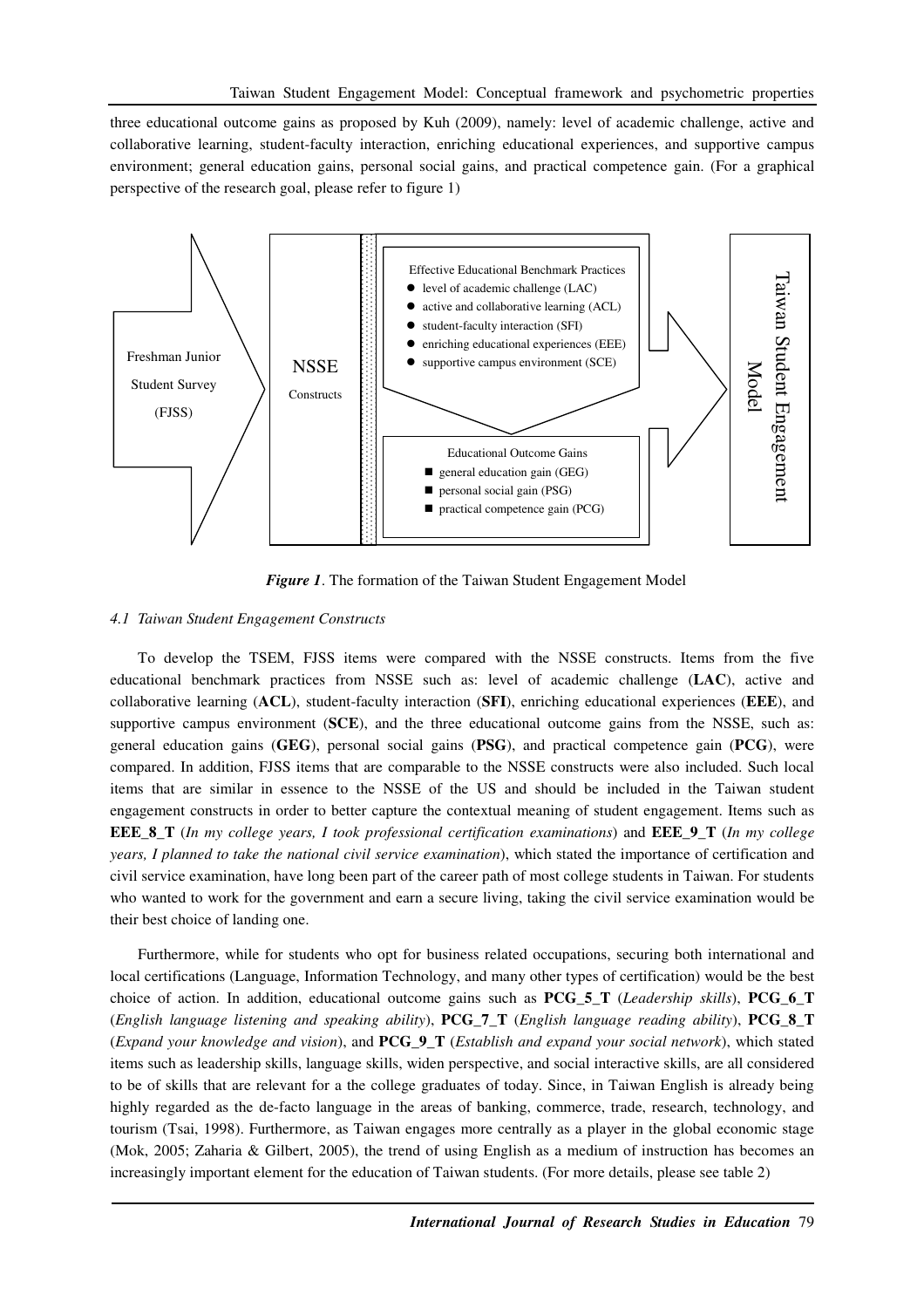# **Table 2**

| Psychometric properties of Taiwan student engagement constructs |  |  |  |  |  |
|-----------------------------------------------------------------|--|--|--|--|--|
|-----------------------------------------------------------------|--|--|--|--|--|

| Factors    | Code           | Items                                                                                                                                                                                                                                  | N     |              | Min. Max. $M$ |               | SD   | Alpha |
|------------|----------------|----------------------------------------------------------------------------------------------------------------------------------------------------------------------------------------------------------------------------------------|-------|--------------|---------------|---------------|------|-------|
|            | $ACL_1$        | During class, teachers use the teacher/student interactive learning approach (questioning<br>and discussion)                                                                                                                           | 26394 | 1            |               | 4 3.01        | 0.72 |       |
| ACL        | $ACL_2$        | During class, teachers uses student grouping for their discussion and presentation                                                                                                                                                     | 26392 | 1            | 4             | 3.15          | 0.78 | 0.695 |
|            | ACL 3          | During reports, teachers allow students to select and compile their own research topic                                                                                                                                                 | 26391 | 1            |               | 4 2.88        | 0.82 |       |
|            | $EEE_2_1$      | Discuss national, societal, political, and other related issues with classmates, friends, and<br>family                                                                                                                                | 25357 | 1            | 4             | 2.36          | 0.78 |       |
|            | EEE_2_2        | Discuss personal ideas, values, religion, emotional, and other related issues with<br>classmates, friends, and family                                                                                                                  | 25360 | 1            | 4             | 2.73          | 0.83 |       |
|            | EEE_3          | In my college years, I accomplished a research project                                                                                                                                                                                 | 25264 | 1            | 5             | 1.84          | 0.80 |       |
|            | EEE_4          | In my college years, I planned to study abroad                                                                                                                                                                                         | 25272 | 1            | 5             | 1.46          | 0.70 |       |
| EEE        | EEE_5          | In my college years, I planned to take up graduate studies in Taiwan                                                                                                                                                                   | 25256 | 1            | 5             | 1.81          | 0.77 | 0.539 |
|            | EEE_6          | In group work, I was able to work smoothly with others                                                                                                                                                                                 | 25167 | 1            | 4             | 2.95          | 0.71 |       |
|            | EEE_7          | I join activities of other ethnic groups                                                                                                                                                                                               | 25170 | 1            |               | $4\quad 2.18$ | 0.80 |       |
|            | EEE 8 T        | In my college years, I took professional certification examinations                                                                                                                                                                    | 25248 | 1            | 5             | 1.97          | 0.79 |       |
|            | EEE_9_T        | In my college years, I planned to take the national civil service examination                                                                                                                                                          | 25256 | 1            |               | 5 1.60        | 0.70 |       |
|            | $LAC_1$        | In my department, courses emphasizes good memory, such as memorizing book contents<br>and/or experimental procedures                                                                                                                   | 26388 | 1            |               | 4 2.76        | 0.84 |       |
|            | $LAC_2$        | In my department, courses emphasizes good analytical skills, such as analysis of complex                                                                                                                                               | 26395 | 1            | 4             | 2.92          | 0.80 |       |
|            | $LAC_3$        | problems and in-depth conceptual analysis<br>In my department, courses emphasizes generalization and integration, such as integration                                                                                                  | 26394 | 1            | 4             | 2.92          | 0.82 |       |
| LAC        | $LAC_4$        | of various concepts and explanation of theoretical formulation<br>In my department, courses emphasizes evaluation and opinions, such as evaluation of the<br>data analysis and appropriateness of the research methodology of a report | 26394 | 1            | 4             | 2.75          | 0.84 | 0.629 |
|            | $LAC_5$        | In my department, courses emphasizes applications, such as theoretical applications and<br>conceptual approach in solving existing and/or new problems                                                                                 | 26393 | 1            | 4             | 2.90          | 0.84 |       |
|            | $LAC_6$        | I will review before going to class                                                                                                                                                                                                    | 25875 | 1            | 4             | 2.08          | 0.68 |       |
|            | $LAC_7$        | I spent time on reviewing, preparing, and/or finishing my school work (this includes<br>spending time surfing the internet for information)                                                                                            | 24872 | $\mathbf 0$  | 24            | 2.75          | 2.48 |       |
|            | $SCE_1_1$      | I am able to find a good friend                                                                                                                                                                                                        | 25292 | 1            |               | 4 3.08        | 0.69 |       |
|            | $SCE_1_2$      | I am able to find a friend who studies with me                                                                                                                                                                                         | 25291 | 1            |               | 4 2.97        | 0.70 |       |
|            | $SCE_1_3$      | I am able to ask for my classmates help                                                                                                                                                                                                | 25291 | 1            |               | 4 3.17        | 0.62 |       |
|            |                | SCE_1_4 I am able to find a friend that can go with me and join various different kind of activities                                                                                                                                   | 25289 |              | 4             | 3.08          | 0.67 |       |
|            | $SCE_2_1$      | I take initiative in consulting teachers regarding my difficulties in life and studies                                                                                                                                                 | 25289 | 1            |               | 4 2.49        | 0.78 |       |
|            | $SCE_2_2$      | I will tell my inner thinking and feelings to my teacher                                                                                                                                                                               | 25288 | 1            |               | 4 2.07        | 0.80 |       |
| <b>SCE</b> | $SCE_3_1$      | When I need help in my studies, the school academic personnel always provides me with<br>appropriate assistance                                                                                                                        | 25278 | $\mathbf{1}$ | 4             | 2.35          | 0.79 | 0.861 |
|            | $SCE_3_2$      | When I need help in my daily life, the school student affairs personnel always provides<br>me with appropriate assistance                                                                                                              | 25282 | 1            |               | 4 2.30        | 0.78 |       |
|            | $SCE_3_3$      | When I need help, the department staff always provides me with appropriate assistance                                                                                                                                                  | 25281 | 1            |               | 4 2.52        | 0.79 |       |
|            | $SCE_3_4$      | Generally speaking, the school academic personnel possess a warm and friendly attitude                                                                                                                                                 | 25281 | 1            |               | 4 2.53        | 0.76 |       |
|            | <b>SCE 3 5</b> | Generally speaking, the school student affairs personnel possess a warm and friendly<br>attitude                                                                                                                                       | 25279 | $\mathbf{1}$ |               | 4 2.54        | 0.75 |       |
|            | $SCE_3_6$      | Generally speaking, the department administrative staff possess a warm and friendly<br>attitude                                                                                                                                        | 25282 | 1            | 4             | 2.52          | 0.79 |       |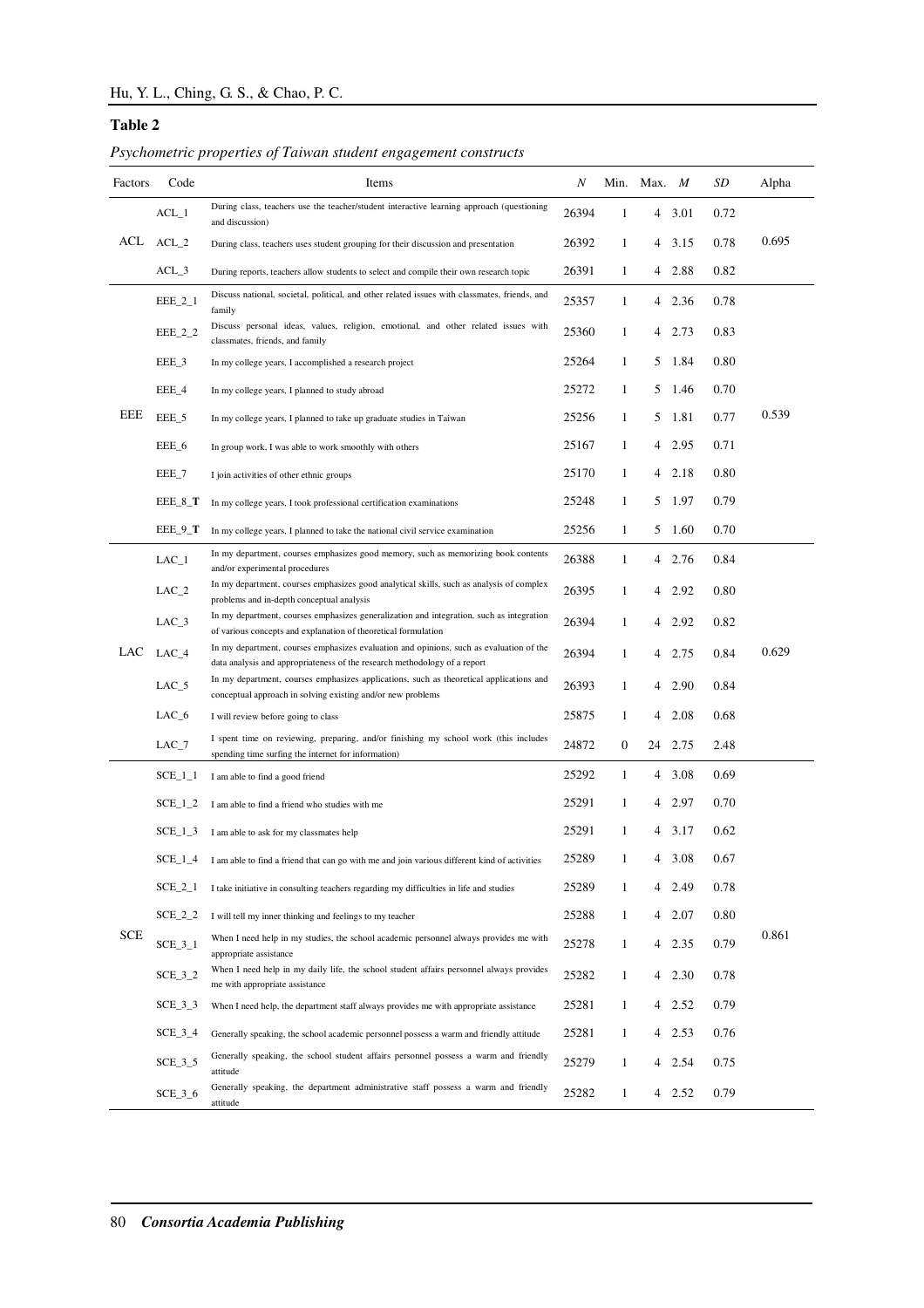#### **Table 2** continue…

| Factors    | Code             | Items                                                                                                                 | N     | Min.         | Max. $M$ |        | SD   | Alpha |
|------------|------------------|-----------------------------------------------------------------------------------------------------------------------|-------|--------------|----------|--------|------|-------|
|            | SFL1             | Teachers teaching style is to guide students in actual application, experimentation, and<br>research                  | 26392 | 1            |          | 4 2.58 | 0.85 |       |
| <b>SFI</b> | SFL2             | Teachers provide me with appropriate assistance                                                                       | 25290 | $\mathbf{1}$ |          | 4 2.75 | 0.69 | 0.586 |
|            | SFL <sub>3</sub> | Teachers take initiative in taking care of students                                                                   | 25288 | 1            |          | 42.63  | 0.75 |       |
|            | SFI_4            | In times of learning difficulties, I know where to look for information or to whom I can<br>consult with              | 25176 | 1            |          | 4 2.89 | 0.64 |       |
|            | $GEG_1$          | Oral speaking                                                                                                         | 25177 | $\mathbf{1}$ |          | 5 2.93 | 0.94 |       |
| <b>GEG</b> | $GEG_2$          | Language expression (including written)                                                                               | 25172 | $\mathbf{1}$ | 5        | 2.85   | 0.92 | 0.770 |
|            | GEG_3            | Interpersonal skills (communication, cooperation/ability to work with others)                                         | 25174 | $\mathbf{1}$ |          | 5 3.23 | 0.86 |       |
|            | $PCG_1$          | Mathematical logic skills                                                                                             | 25172 | $\mathbf{1}$ |          | 5 2.63 | 1.05 |       |
|            | $PCG_2$          | Information technology skills                                                                                         | 25171 | $\mathbf{1}$ | 5        | 2.71   | 0.96 |       |
|            | $PCG_3$          | Gain professional expertise                                                                                           | 25169 | $\mathbf{1}$ |          | 4 3.25 | 0.73 |       |
|            | $PCG_4$          | Gain individual competitiveness                                                                                       | 25171 | $\mathbf{1}$ |          | 4 3.23 | 0.76 |       |
| PCG        | $PCG_5_T$        | Leadership skills                                                                                                     | 25175 | $\mathbf{1}$ | 5        | 2.90   | 0.91 | 0.685 |
|            | $PCG_6_T$        | English language listening and speaking ability                                                                       | 25175 | $\mathbf{1}$ |          | 5 2.37 | 0.96 |       |
|            | $PCG_7_T$        | English language reading ability                                                                                      | 25173 | $\mathbf{1}$ | 5        | 2.49   | 0.95 |       |
|            | PCG_8_T          | Expand your knowledge and vision                                                                                      | 25170 | $\mathbf{1}$ |          | 4 3.35 | 0.69 |       |
|            | $PCG_9_T$        | Establish and expand your social network                                                                              | 25166 | $\mathbf{1}$ |          | 4 3.29 | 0.72 |       |
|            | $PSG_1$          | One of the function of university education is to expand my knowledge of life                                         | 25169 | 1            |          | 4 3.30 | 0.71 |       |
| <b>PSG</b> | $PSG_2$          | One of the function of university education is to enhance my own self-understanding                                   | 25167 | $\mathbf{1}$ |          | 4 3.29 | 0.73 | 0.866 |
|            | PSG_3            | One of the function of university education is to enhanced my understanding of the<br>evolving changes in the society | 25164 | 1            |          | 4 3.23 | 0.74 |       |

*Psychometric properties of Taiwan student engagement constructs* 

*Note*: Codes with a **T** are local (Taiwan) contextual items in the FJSS deemed related with the student engagement construct of the NSSE. *Z value* was used to established normality within items of varying scale. **ACL**: Active and Collaborative Learning, **EEE**: Enriching Education Experiences, **LAC**: Level of Academic Challenge, **SCE**: Supportive Campus Environment, **SFI**: Student Faculty Interaction, **GEG**: General Education Gains, **PCG**: Practical Competence Gains, and **PSG**: Personal Social Gains.

Besides such issues, many have also mentioned that having good communication skills are regarded as an indispensable asset, which without it the goal of communication cannot be realized (S. Evans & Green, 2001; Skehan, 1998; Widdowson, 1978). In medical care, ineffective communication, rather than the lack of skill, prevents doctors from relaying to their patients that their best interests is to provide the best care for them (Deveugele et al., 2005; Fallowfield & Jenkins, 1999; Fallowfield et al., 2002). Similarly, teachers who can communicate well with students can inspire them to learn and participate more in class (Noels, Clément, & Pelletier, 1999). Hence, good communication skills have become a must in college graduates (Coldstream, 1997), and likewise considered as a prerequisite for a lot of occupations.

In the educational setting, the emphasis on the need for higher education institutions to further commit in the leadership skills development of students, have also brought pressure to school administrators (Dimmock, 2000; Harris & Lambert, 2003). In addition, within the age of globalization and internationalization, collaboration and cooperation among students of diverse cultural background are also strongly encouraged (Barnett, Basom, Yerkes, & Norris, 2000). In Taiwan, the development of both leadership and communication skills in students are seen as an important core competencies (Wu, Chen, & Lin, 2004; Yen, Chen, Leea, & Koh, 2003), hence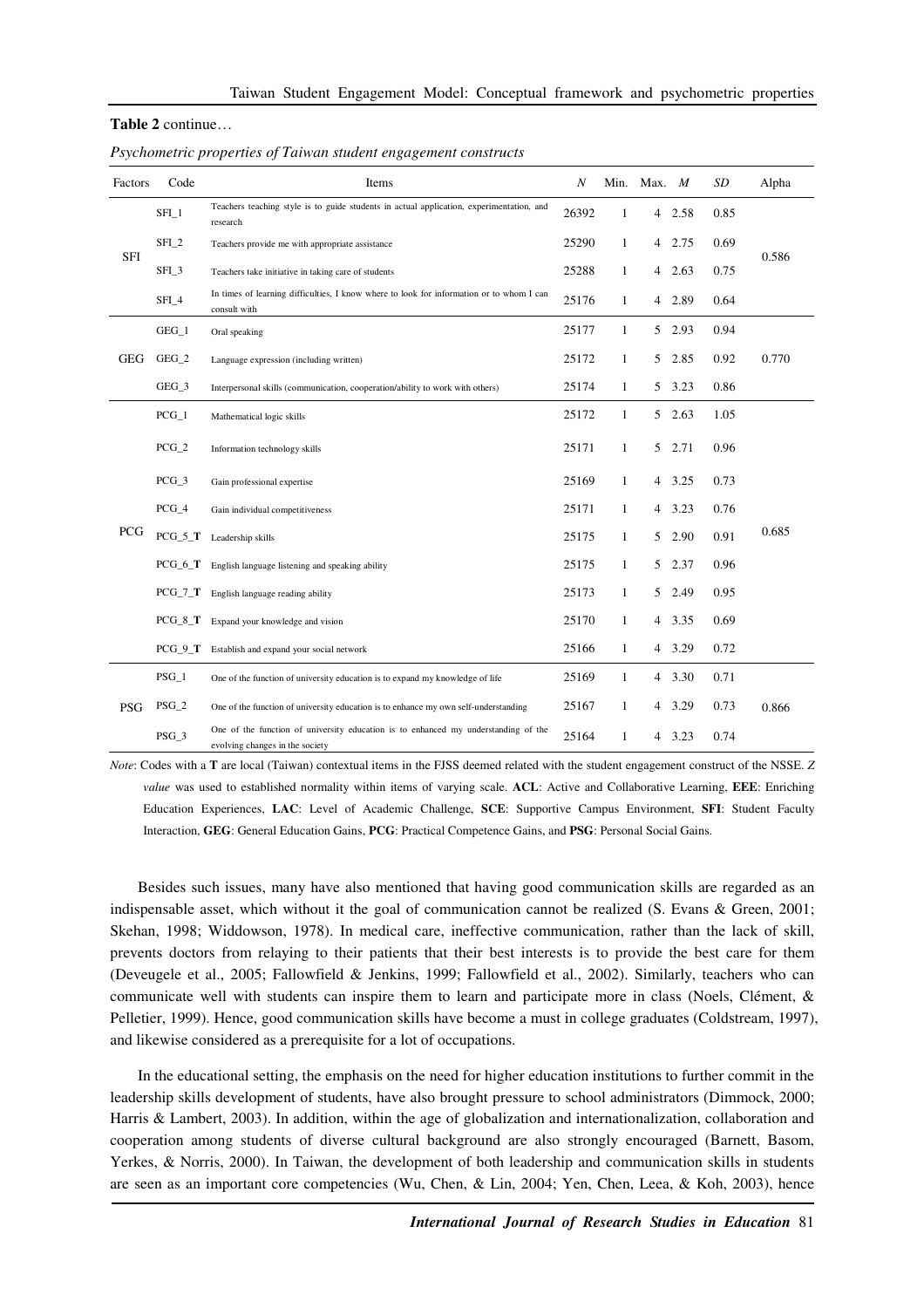inclusion of such developmental program in the curricula should be encouraged (J. F. Hsu & Gregory, 1995). In essence, for today's student, having a good English communication skills and leadership capacity before graduation is seen as vital component in their future careers, hence, in order to more accurately depict Taiwan students student engagement, the addition of such items in the TSEM is deemed important.

In addition, Table 3 shows the items in the NSSE, which are *not* found in the FJSS. Since these items are included in the NSSE of the US, which already has a decade of empirical data to give grounds for its validity in the student engagement constructs. Hence, analysis of these variables not which are not found in the FJSS shall be of the utmost importance. However, the current study did not include such analysis and as such shall be left as a future research goal.

# **Table 3**

| Factors                                | Items                                                                                                                                                                     |
|----------------------------------------|---------------------------------------------------------------------------------------------------------------------------------------------------------------------------|
|                                        | Discussed ideas from your readings or classes with others outside of class (students,<br>family members, co-workers, etc.)                                                |
| Active and collaborative Learning      | Worked with classmates outside of class to prepare class assignments                                                                                                      |
| (ACL)                                  | Tutored or taught other students (paid or voluntary)                                                                                                                      |
|                                        | Participated in a community-based project (e.g., service learning) as part of a regular<br>course                                                                         |
|                                        | Practicum, internship, field experience, co-op experience, or clinical assignment                                                                                         |
|                                        | Community service or volunteer work                                                                                                                                       |
| <b>Enriching Education Experiences</b> | Used an electronic medium (listserv, chat group, Internet, instant messaging, etc.) to<br>discuss or complete an assignment                                               |
| (EEE)                                  | Foreign language coursework                                                                                                                                               |
|                                        | Participating in co-curricular activities (organizations, campus publications, student<br>government, fraternity or sorority, intercollegiate or intramural sports, etc.) |
|                                        | Number of assigned textbooks, books, or book-length packs of course readings                                                                                              |
| Level of Academic Challenge            | Spending significant amounts of time studying and on academic work                                                                                                        |
| (LAC)                                  | Worked harder than you thought you could to meet an instructor's standards or<br>expectations                                                                             |
|                                        | Providing the support you need to help you succeed academically                                                                                                           |
| Supportive Campus Environment<br>(SCE) | Helping you cope with your non- academic responsibilities (work, family, etc.)                                                                                            |
|                                        | Providing the support you need to thrive socially                                                                                                                         |
| <b>Student Faculty Interaction</b>     | Worked with faculty members on activities other than coursework (committees,<br>orientation, student life activities, etc.)                                               |
| (SFI)                                  | Received prompt written or oral feedback from faculty on your academic performance                                                                                        |
|                                        | Talked about career plans with a faculty member or advisor                                                                                                                |
| General Education Gains (GEG)          | Acquiring a broad general education                                                                                                                                       |
| <b>Practical Competence Gains</b>      | Working effectively with others                                                                                                                                           |
| (PCG)                                  | Thinking critically and analytically                                                                                                                                      |
|                                        | Contributing to the welfare of your community                                                                                                                             |
| Personal Social Gains<br>(PSG)         | Voting in local, state, or national elections                                                                                                                             |
|                                        | Learning effectively on your own                                                                                                                                          |

*NSSE constructs not available in the FJSS*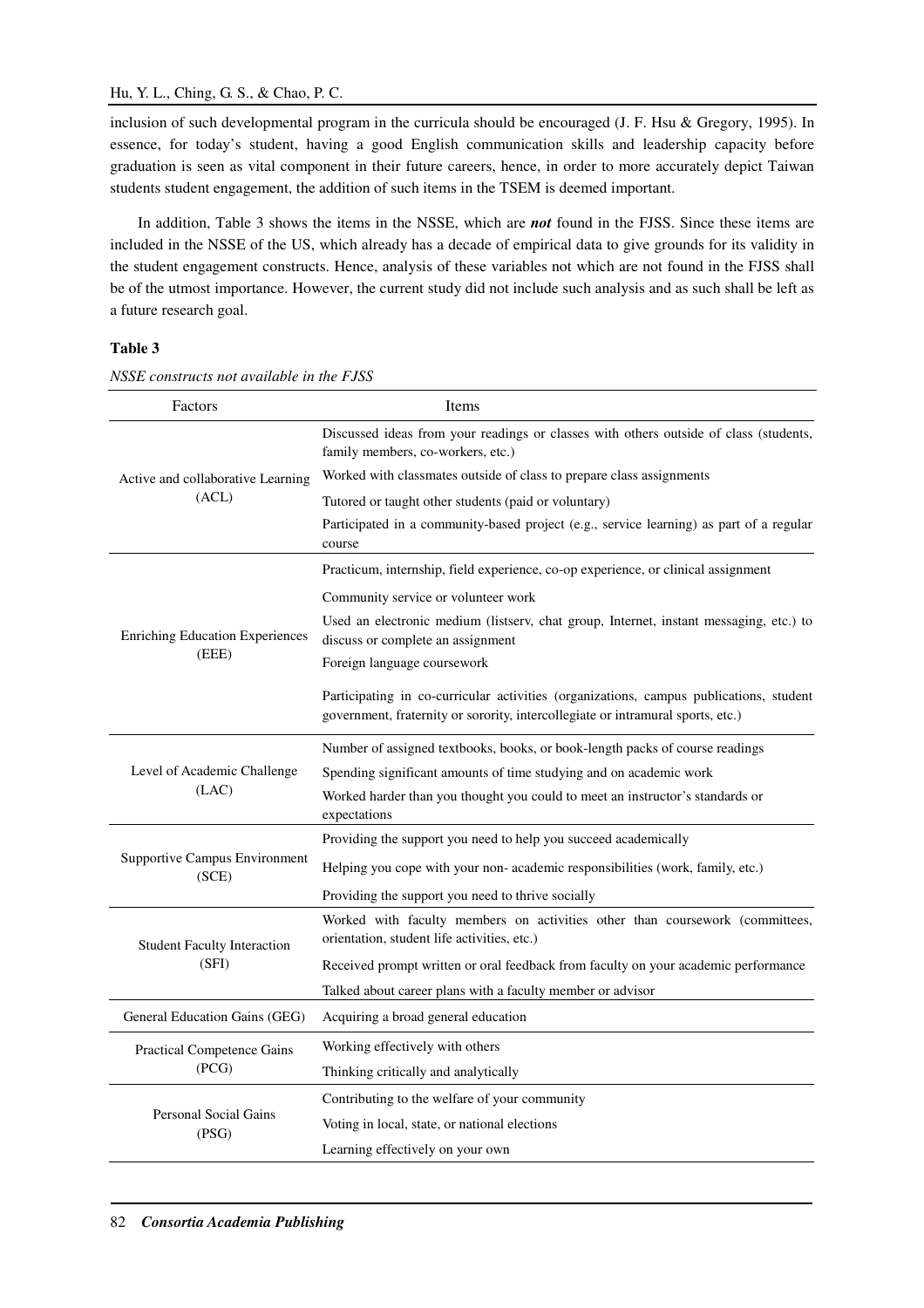#### *4.2 Standardization of the data*

Besides forming the Taiwan student engagement constructs, data coming from the FJSS should also be standardized. This was achieved by computing for the Z-Scores of the items to standardize the items with 5 and 4 Likert (1932) scales. Since the FJSS is made up of items from both 5 and 4 points Likert (1932) scales, therefore, in order to analyze items with different rating scales within the same factor, Z-Scores of each of the items shall be computed. In circumstances such as the above mentioned researchers have to compare scores derived from rating scales with different numbers of response categories, researchers may wish to establish a basis for continuity to enable comparisons to be made between the items (Colman, Norris, & Preston, 1997). In essence, Z-Score is a common statistical way of standardizing data so a comparison can take place. Various descriptive statistics were then computed by means of the Statistical Package for Social Sciences (SPSS) software. (For more details on the Mean and Standard Deviation of the TSEM, please see table 2)

### *4.3 Item reliability*

Reliability is a prerequisite for validity. Reliability is synonymous to dependability, consistency, and replicability over time, over instruments and over groups of respondents (Cohen et al., 2007). In essence, for research to be reliable it must demonstrate that if it were to be carried out on a similar group of respondents in a similar context, then similar results would be found. In this study, after the items of the different factors are selected, Cronbach's Alphas (1951) will be calculated using the SPSS to examine the internal consistency reliabilities of all variables. Selection of the items on each factor will be scrutinize and the combination of items with the largest  $\alpha$  will be retain (as a rule  $\alpha$  should be greater than 0.45) (Carmines & Zeller, 1991; Nunnally, 1970). Reliability of the five educational benchmarks and three educational gains are computed to have values ranging from 0.586 (lowest) to 0.866 (highest), which are considered to be quite acceptable (Carmines & Zeller, 1991; Nunnally, 1970). (For more details on the reliability, please see table 2)

### *4.4 Correlation analysis*

The Pearson Product Moment Correlation Coefficient or more common known as Pearson's correlation or Pearson's r, is the most widely used measure of correlation or association (Cohen et al., 2007). The product moment part of the name comes from the way in which it is calculated, by summing up the products of the deviations of the scores from the mean. Correlation is a measure of the strength of relationship between at least two continuous variables. The value for a Pearson's can fall between 0.00 (no correlation) and 1.00 (perfect correlation). Other factors such as group size will determine if the correlation is significant. Generally, by using the software SPSS, correlations above 0.80 are considered as pretty high (Borg, 1963).

| Correlation analysis of the factors |                           |                           |                           |                           |                         |                           |                           |            |
|-------------------------------------|---------------------------|---------------------------|---------------------------|---------------------------|-------------------------|---------------------------|---------------------------|------------|
| Factors                             | <b>LAC</b>                | ACL                       | <b>SFI</b>                | <b>EEE</b>                | <b>SCE</b>              | <b>GEG</b>                | <b>PCG</b>                | <b>PSG</b> |
| <b>LAC</b>                          |                           |                           |                           |                           |                         |                           |                           |            |
| <b>ACL</b>                          | $0.276$ <sup>**</sup> )   | -1                        |                           |                           |                         |                           |                           |            |
| <b>SFI</b>                          | $0.275$ <sup>**</sup> )   | $0.454$ <sup>(**)</sup> ) |                           |                           |                         |                           |                           |            |
| <b>EEE</b>                          | $0.252$ <sup>**</sup> )   | $0.182$ <sup>**</sup> )   | $0.212$ <sup>**</sup> )   |                           |                         |                           |                           |            |
| <b>SCE</b>                          | $0.224$ <sup>(**)</sup> ) | $0.328$ <sup>**</sup> )   | $0.581$ <sup>(**)</sup> ) | $0.213$ <sup>**</sup> )   | 1                       |                           |                           |            |
| <b>GEG</b>                          | $0.131$ <sup>(**)</sup> ) | $0.260$ <sup>**</sup> )   | $0.177$ (**)              | $0.279$ <sup>**</sup> )   | $0.196$ <sup>**</sup> ) |                           |                           |            |
| <b>PCG</b>                          | $0.221$ (**)              | $0.189$ <sup>**</sup> )   | $0.206$ <sup>**</sup> )   | $0.287$ <sup>(**)</sup> ) | $0.217$ <sup>**</sup> ) | $0.470$ <sup>**</sup> )   | 1                         |            |
| <b>PSG</b>                          | $0.194$ <sup>(**)</sup> ) | $0.177$ (**)              | $0.173$ <sup>**</sup> )   | $0.142$ <sup>**</sup> )   | $0.174$ <sup>**</sup> ) | $0.158$ <sup>(**)</sup> ) | $0.584$ <sup>(**)</sup> ) |            |

### **Table 4**

*Note*. \*\**p*<0.01. Standardized values where used in the correlation analysis.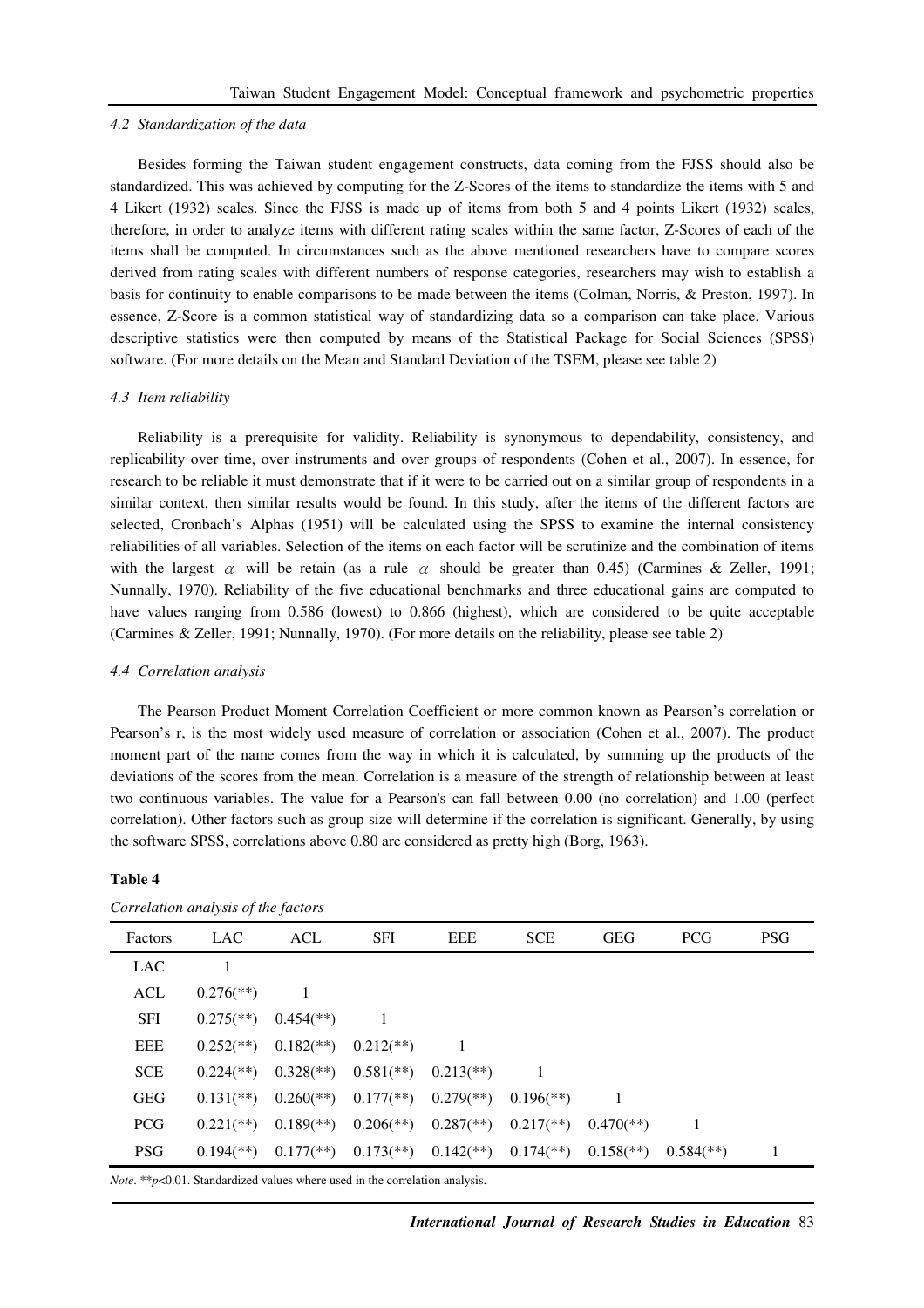# Hu, Y. L., Ching, G. S., & Chao, P. C.

Table 4 shows the results of the correlation analysis between the five educational benchmarks practices and three educational outcome gains. The results indicate that the factors are significantly correlated with each other. These means that an increasing value of the five educational benchmarks practices contributes to the positive increase of the three educational outcome gains. In essence, the five educational benchmarks practices of the NSSE can also be used as an indicator of effective practices that leads to positive outcomes.

# *4.5 Factor analysis*

Factor analysis is a method of grouping together variables (or items) which have something in common. It is a process which enables the researcher to take a set of variables and reduce them to a smaller number of underlying factors which account for as many variables as possible (Cohen et al., 2007). Factor analysis actually detects structures and commonalities in the relationships between variables. Therefore, factor analysis enables researchers to identify where different variables are in fact addressing the same underlying concepts.

Factor analysis can take two main forms: exploratory factor analysis and confirmatory factor analysis. For this study, the exploratory factor analysis or more particularly the *principal components analysis* shall be use to explore previously unknown groupings of variables, and to seek underlying patters, clustering, and groups. The factors are then rotated to keep together those variables that are closely interrelated and kept apart those variables that not closely related to each other (Cohen et al., 2007). For this study, factors are distinguish more clearly from one factor to another after they (the items) had undergone the *Extraction Sums of Squared Loadings* and then rotated through the *varimax rotation* with *Kaiser Normalization* method using SPSS. In addition, the Kaiser-Meyer-Olkin (KMO) measure of sampling adequacy will be computed and the value should be greater than 0.8; stating a good factor analysis. While the Barlett's test of sphericity should be significant, that is, its associated probability is less than 0.05. Hence, determine the appropriateness of the factor analysis (Cattell, 1952).

|         | --- <i>-----</i> - <i>, ,-</i> ---- ------- <i>,</i> --- |           |                    |             |                       |          |
|---------|----------------------------------------------------------|-----------|--------------------|-------------|-----------------------|----------|
| Factors | Sub-factors                                              | Items     | Factor<br>Loadings | Eigenvalues | Explained<br>Variance | $\alpha$ |
|         |                                                          | $ACL_2$   | 0.82               |             |                       |          |
| ACL     |                                                          | $ACL_1$   | 0.76               | 1.91        | 38.139                | 0.695    |
|         |                                                          | $ACL_3$   | 0.76               |             |                       |          |
|         |                                                          | EEE_9_T   | 0.73               |             |                       |          |
|         | Future academic<br>plans                                 | EEE_8_T   | 0.65               |             | 20.03                 | 0.539    |
|         |                                                          | EEE_4     | 0.62               | 2.15        |                       |          |
|         |                                                          | EEE_5     | 0.60               |             |                       |          |
|         |                                                          | EEE_3     | 0.49               |             |                       |          |
| EEE     | Knowledge                                                | $EEE_2_2$ | 0.82               | 1.32        | 14.23                 |          |
|         | exchange                                                 | $EEE_2_1$ | 0.82               |             |                       |          |
|         | Multi-culture                                            | EEE_6     | 0.89               |             |                       |          |
|         |                                                          | EEE_7     | 0.44               | 1.02        | 10.36                 |          |
|         | Academic<br>freedom                                      | EEE_1     | 0.86               | 1.00        | 10.36                 |          |

### **Table 5**

# *Results of factor analysis*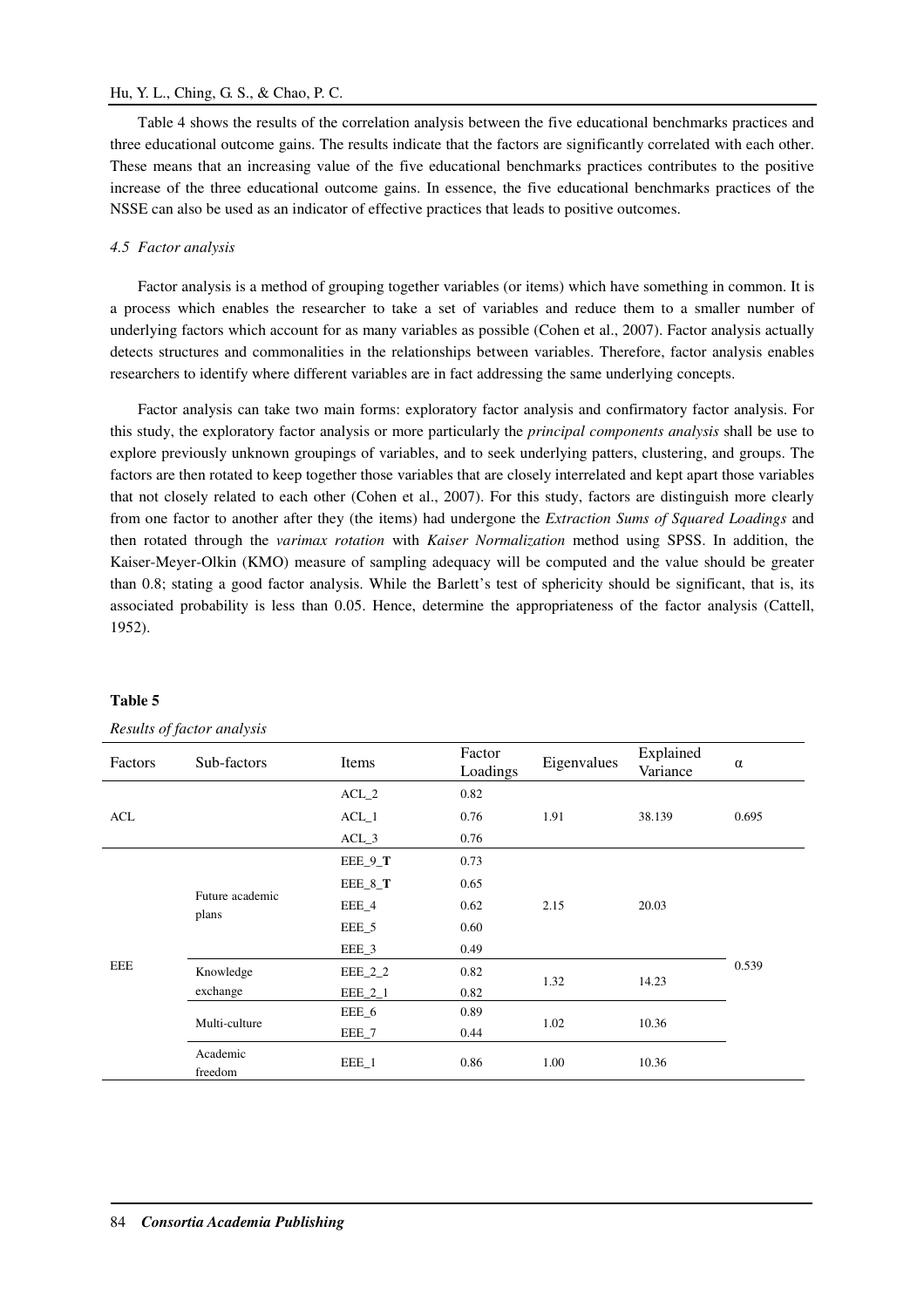### **Table 5** continue…

*Results of factor analysis* 

| Factors                   | Sub-factors                 | Items             | Factor<br>Loadings | Eigenvalues | Explained<br>Variance | $\alpha$ |
|---------------------------|-----------------------------|-------------------|--------------------|-------------|-----------------------|----------|
|                           |                             | $LAC_3$           | 0.84               |             |                       |          |
| LAC                       | Academic                    | $LAC_4$           | $0.80\,$           |             |                       |          |
|                           | challenge                   | $LAC_5$           | 0.77               | 2.54        | 35.41                 |          |
|                           |                             | $\rm LAC\_2$      | 0.74               |             |                       | 0.629    |
|                           | Preparation                 | $\rm LAC\_7$      | 0.77               | 1.12        | 16.58                 |          |
|                           |                             | $LAC_6$           | 0.74               |             |                       |          |
|                           | Memorization                | $LAC_1$           | 0.97               | 1.02        | 14.91                 |          |
|                           |                             | $SCE_3_5$         | 0.89               |             |                       |          |
|                           |                             | $SCE_3_4$         | 0.88               |             |                       |          |
|                           | School                      | $SCE_3_6$         | 0.84               |             |                       |          |
|                           | administrators              | $SCE_3_3$         | 0.76               | 4.92        | 34.18                 |          |
|                           |                             | $SCE_3_2$         | 0.75               |             |                       |          |
|                           |                             | $SCE_3_1$         | 0.75               |             |                       |          |
| $\ensuremath{\text{SCE}}$ |                             | $SCE_1_3$         | 0.84               |             |                       | 0.861    |
|                           | Peer                        | $SCE_1_4$         | 0.82               |             | 22.75                 |          |
|                           | collaboration               | $SCE_1_1$         | $0.80\,$           | 2.37        |                       |          |
|                           |                             | $SCE_1_2$         | 0.79               |             |                       |          |
|                           | Faculty                     | $SCE_2_2$         | 0.87               |             |                       |          |
|                           |                             | $SCE_2_1$         | 0.85               | 1.28        | 14.52                 |          |
|                           | Professional<br>interaction | SFI_2             | 0.88               |             | 47.236                |          |
|                           |                             | SFI_3             | 0.86               |             |                       |          |
| SFI                       |                             | SFL1              | $0.48\,$           | 1.89        |                       | 0.586    |
|                           |                             | SFI_4             | 0.39               |             |                       |          |
|                           |                             | $GEG_1$           | 0.88               |             | 68.61                 |          |
| <b>GEG</b>                |                             | $GEG_3$           | $0.80\,$           | 2.06        |                       | 0.770    |
|                           |                             | $GEG_2$           | $0.80\,$           |             |                       |          |
|                           |                             | $PCG_8_T$         | 0.88               |             |                       |          |
|                           | Professional                | $PCG_3$           | 0.85               |             |                       |          |
|                           | growth                      | $PCG_4$           | 0.83               | 2.86        | 31.74                 |          |
|                           |                             | $PCG_9_T$         | 0.79               |             |                       |          |
| PCG                       | English                     | $PCG_6_T$         | 0.94               |             |                       | 0.685    |
|                           | language ability            | $PCG_7_T$         | 0.93               | 2.18        | 20.96                 |          |
|                           |                             | $PCG_2$           | $0.85\,$           |             |                       |          |
|                           | Technology and              | $PCG\_1$          | $0.85\,$           | 1.33        | 18.18                 |          |
|                           | Leadership                  | $PCG_5_T$         | 0.41               |             |                       |          |
|                           |                             | $PSG_2$           | 0.91               |             |                       |          |
| $\operatorname{PSG}$      |                             | $\mathrm{PSG}\_1$ | 0.89               | 2.67        | 78.901                | 0.866    |
|                           |                             | $\rm PSG\_3$      | $0.87\,$           |             |                       |          |

*Note*: Codes with a **T** are local (Taiwan) contextual items in the FJSS deemed related with the student engagement construct of the NSSE. *Z value* was used to established normality within items of varying scale. **ACL**: Active and Collaborative Learning, **EEE**: Enriching Education Experiences, **LAC**: Level of Academic Challenge, **SCE**: Supportive Campus Environment, **SFI**: Student Faculty Interaction, **GEG**: General Education Gains, **PCG**: Practical Competence Gains, and **PSG**: Personal Social Gains.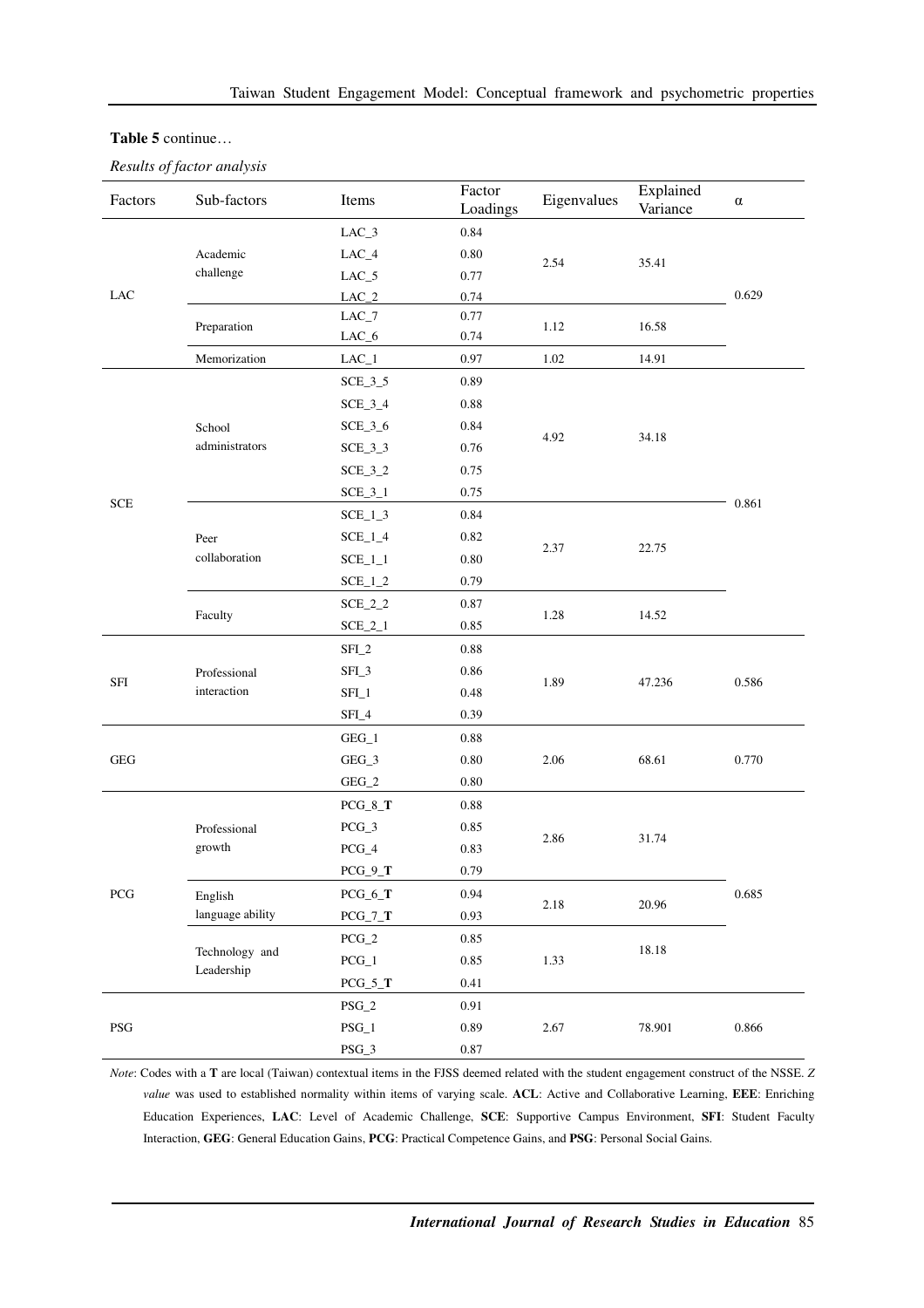# **5. Conclusions**

The primary aim of this study is to develop a Taiwan Student Engagement Model (TSEM) based on the FJSS. Using the constructs of the NSSE, FJSS items are selected and grouped together under the five educational benchmark practices and three educational outcome gains factors. In addition, local contextual items are also included to further define the uniqueness of the TSEM. Results have shown that certain kind of activities do help students develop their general, cognitive, and social skills. This study also helps point out the various value adding activities that the students can participate, more so, engaged in non-threatening and motivational activities tailored for learning. Provide a means of early intervention in the promotion of the persistent engagement in educationally sound activities. In essence, provide a picture on how Taiwan students should learn to engage with be made available based on an empirically proven framework of student engagement.

**NOTE**: Earlier versions of this paper have been presented at the *2012 2nd Conference on Creative Education* in Shanghai, China and at the *2011 Annual Conference of the American Educational Research Association* in New Orleans.

#### **6. References:**

- AFP. (2009, Nov 24, 2009). Dwindling Taiwanese birth rate causes worry*. Taipei Times*, from http://www.taipeitimes.com/News/taiwan/archives/2009/11/24/2003459260
- Ainley, M. D. (1993). Styles of engagement with learning: Multidimensional assessment of their relationship with strategy use and school achievement. *Journal of Educational Psychology, 85*(3), 395-405. doi:10.1037/0022-0663.85.3.395 <http://dx.doi.org/10.1037/0022-0663.85.3.395>
- Altbach, P. G., Reisberg, L., & Rumbley, L. E. (2009). *Trends in global higher education: Tracking an academic revolution*. Paris: United Nations Educational, Scientific and Cultural Organization.
- Astin, A. (1984/1999). Student involvement: A developmental theory for higher education. *Journal of College Student Personnel, 40*(5), 518-529.
- Astin, A. (1985). *Achieving educational excellence: A critical assessment of priorities and practices in higher education*. San Francisco: Jossey-Bass.
- Astin, A. (1993). *What matters in college? Four critical years revisited*. San Francisco: Jossey-Bass.
- Barnett, B. G., Basom, M. R., Yerkes, D. M., & Norris, C. J. (2000). Cohorts in educational leadership programs: Benefits, difficulties, and the potential for developing school leaders. *Educational Administration Quarterly, 36*(2), 255-282. doi:10.1177/0013161X00362005 <http://dx.doi.org/10.1177/0013161X00362005>
- Borg, W. R. (1963). *Educational research: An introduction*. London: Longman.
- Bulger, M. E., Mayer, R. E., Almeroth, K. C., & Blau, S. D. (2008). Measuring learner engagement in computer-equipped college classrooms. *Journal of Educational Multimedia and Hypermedia, 17*(2), 129-143.
- Burkett, E. (2002). *Another planet: A year in the life of a suburban high school*. New York: Harper Collins.
- Carmines, E. G., & Zeller, R. A. (1991). *Reliability and viability assessment*. Thousand Oaks, CA: Sage.
- Cattell, R. B. (1952). *Factor analysis*. New York: Harper & Bros.
- Center for Educational Research and Evaluation. (2010). *Taiwan's higher education students survey overview*. Retrieved June 10, 2010, from https://www.cher.ntnu.edu.tw/?cat=6
- Chang, S. M. (1990). *The impacts of colleges on students [In Chinese]*. Taipei, Taiwan: Teacher Chang Culture Press.
- Chapman, E. (2003a). *Alternative approaches to assessing student engagement rates. Practical Assessment, Research & Evaluation, 8(13)*. Retrieved March 28, 2010, from http://pareonline.net/getvn.asp?v=8&n=13
- Chapman, E. (2003b). *Assessing student engagement rates*. ERIC Clearinghouse on Assessment and Evaluation. (ERIC Document Reproduction Service No. ED482269)
- Chickering, A. W., & Gamson, Z. F. (1987). Seven principles for good practice in undergraduate education.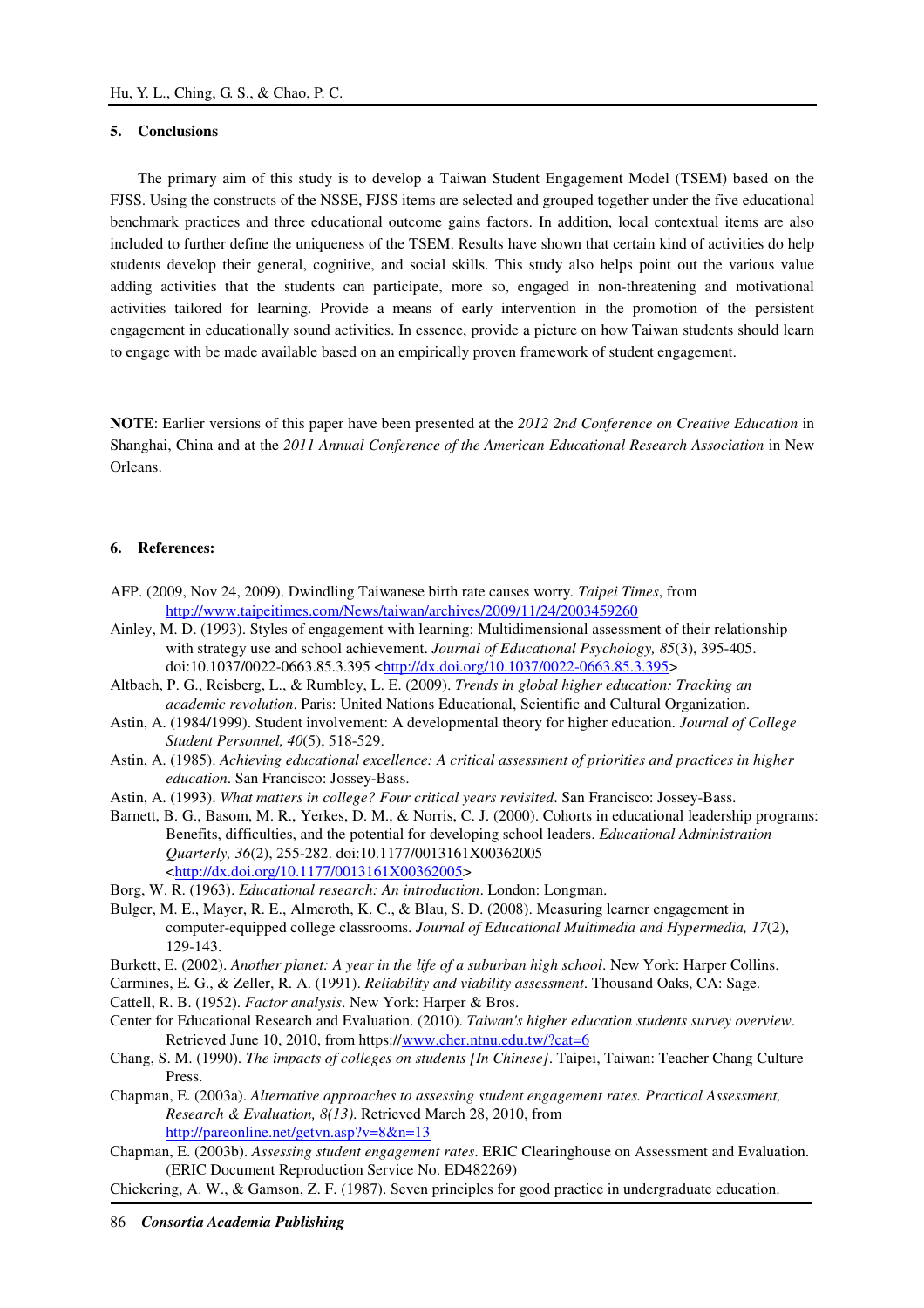*AAHE Bulletin, 39*(7), 3-7.

- Chickering, A. W., & Reisser, L. (1993). *Education and identity* (2nd ed.). San Francisco: Jossey-Bass.
- Coates, H. (2007). A model of online and general campus-based student engagement. *Assessment & Evaluation in Higher Education, 32*(2), 121-141. doi:10.1080/02602930600801878 <http://dx.doi.org/10.1080/02602930600801878>
- cocurricular. (2010). *In Merriam-Webster Online Dictionary*. Retrieved January 11, 2010, from http://www.merriam-webster.com/dictionary/cocurricular
- Cohen, L., Manion, L., & Morrison, K. (2007). *Research methods in education*. New York: Routledge.
- Coldstream, P. (1997). Training minds for tomorrow's world: On independence, curiosity, and effectiveness. *Higher Education in Europe, 22*(4), 507-515. doi:10.1080/0379772970220407 <http://dx.doi.org/10.1080/0379772970220407>
- Colman, A. M., Norris, C. E., & Preston, C. C. (1997). Comparing rating scales of different lengths: Equivalence of scores from 5-point and 7-point scales. *Psychological Report, 80*, 355-362. doi:10.2466/pr0.1997.80.2.355 <http://dx.doi.org/10.2466/pr0.1997.80.2.355>
- Connell, J. P., & Wellborn, J. G. (1991). Competence, autonomy, and relatedness: A motivational analysis of self-system processes. In M. Gunnar & L. A. Sroufe (Eds.), *Minnesota symposium on child psychology* (Vol. 23, pp. 43-77). Chicago: University of Chicago Press.
- Cooperation. (2010). *In Merriam-Webster Online Dictionary*. Retrieved January 13, 2010, from http://www.merriam-webster.com/dictionary/Cooperation
- Corno, L. (1993). The best-laid plans: Modern conceptions of volition and educational research. *Educational researcher, 22*(2), 14-22.
- Creswell, J. W. (2005). *Educational research: Planning, conducting, and evaluating quantitative and qualitative research* (2nd ed.). Upper Saddle River, NJ: Prentice Hall.
- Cronbach, L. J. (1951). Coefficient alpha and the internal structure of tests. *Psychometrika, 16*, 197-334. doi:10.1007/BF02310555 <http://dx.doi.org/10.1007/BF02310555>
- Deveugele, M., Derese, A., Maesschalck, S. D., Willems, S., Driel, M. V., & Maeseneer, J. D. (2005). Teaching communication skills to medical students, a challenge in the curriculum? *Patient Education and Counseling, 58*(3), 265-270. doi:10.1016/j.pec.2005.06.004 <http://dx.doi.org/10.1016/j.pec.2005.06.004>
- Dimmock, C. (2000). *Designing the learning-centred school A cross-cultural perspective* Abingdon, Oxon: RoutledgeFalmer.
- Drew, C. J., Hardman, M. L., & Hosp, J. L. (2008). *Designing and conducting research in education*. Thousand Oaks, CA: Sage Publications, Inc.
- Dunleavy, J., & Milton, P. (2009). *What did you do in school today? Exploring the concept of student engagement and its implications for teaching and learning in Canada*. Toronto: Canadian Education Association.
- Dweck, C. S. (2007). Boosting achievement with messages that motivate. *Education Canada, 47*(2), 6-10.
- Elliott, E. S., & Dweck, C. S. (1988). Goals: An approach to motivation and achievement. *Journal of Personality and Social Psychology, 54*(1), 5-12. doi:10.1037/0022-3514.54.1.5 <http://dx.doi.org/10.1037/0022-3514.54.1.5>
- engagement. (2010). *In Merriam-Webster Online Dictionary*. Retrieved March 23, 2010, from http://www.merriam-webster.com/dictionary/engagement
- Ethington, C. A., & Polizzi, T. B. (1996). An assessment of the construct validity of the CCSEQ quality of effort scales. *Research in Higher Education, 37*(6), 711-730. doi:10.1007/BF01792953 <http://dx.doi.org/10.1007/BF01792953>
- Evans, K., Gerlach, C., & Kelner, S. (2007). The brain and learning in adolescence. In *Understanding the Brain* (pp. 185-210). Paris: Centre for Educational Research and Innovation (OECD).
- Evans, S., & Green, C. (2001). Language in post-colonial Hong Kong: The roles of English and Chinese in the public and private sectors. *22, 2*, 247-268. doi:10.1075/eww.22.2.04eva <http://dx.doi.org/10.1075/eww.22.2.04eva>
- Fallowfield, L., & Jenkins, V. (1999). Effective communication skills are the key to good cancer care. *European Journal of Cancer, 35*(11), 1592-1597. doi:10.1016/S0959-8049(99)00212-9 <http://dx.doi.org/10.1016/S0959-8049(99)00212-9>
- Fallowfield, L., Jenkins, V., Farewell, V., Saul, J., Duffy, A., & Eves, R. (2002). Efficacy of a Cancer Research UK communication skills training model for oncologists: A randomised controlled trial. *The Lancet, 359*(9307), 650-656. doi:10.1016/S0140-6736(02)07810-8 <http://dx.doi.org/10.1016/S0140-6736(02)07810-8>
- Finn, J. D., & Rock, D. A. (1997). Academic success among students at risk for school failure. *Journal of*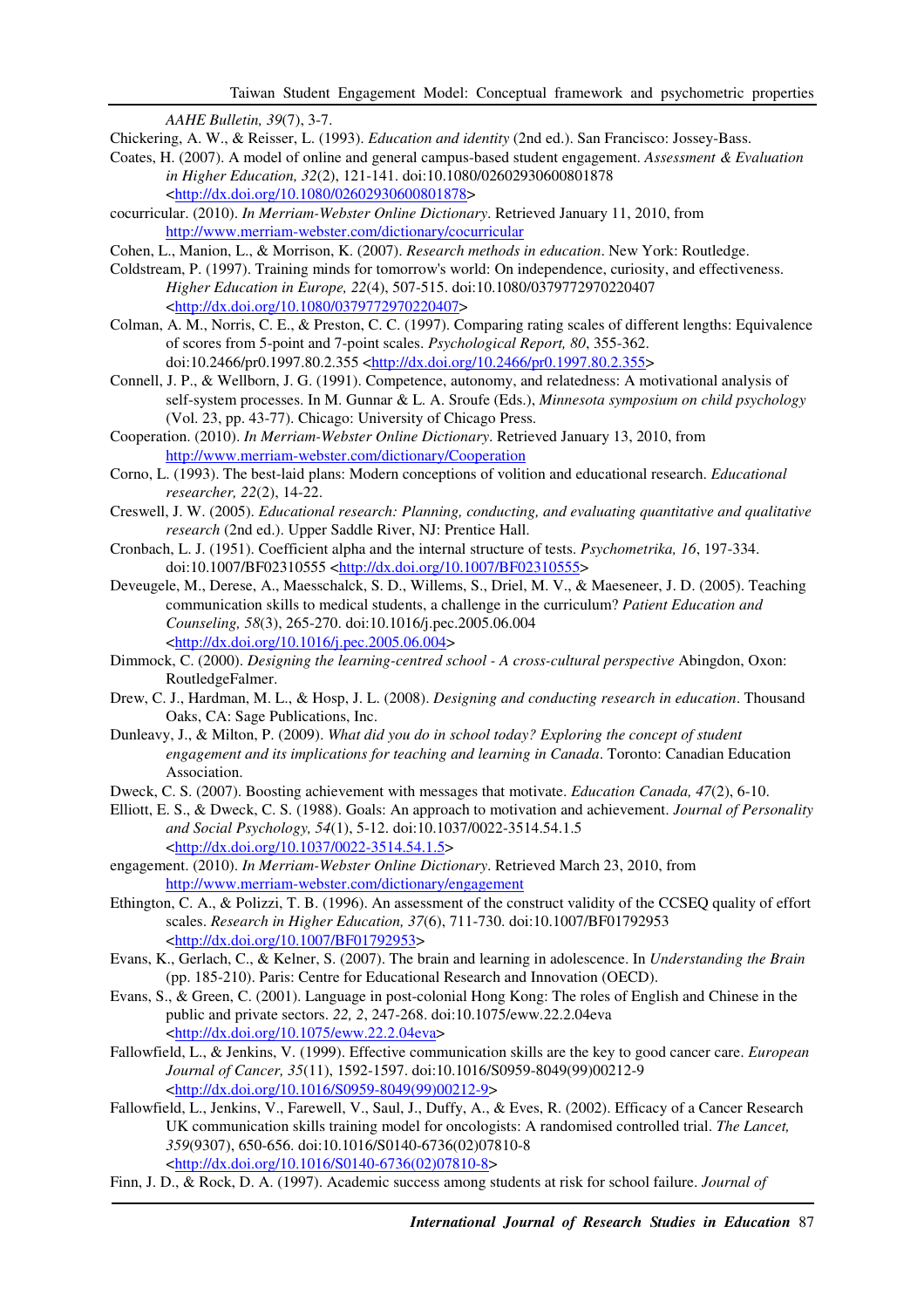*Applied Psychology, 82*(2), 221-234. doi:10.1037/0021-9010.82.2.221 <http://dx.doi.org/10.1037/0021-9010.82.2.221>

- Flick, U., Steinke, I., & Kardoff, E. v. (2004). *Qualitative research: Paradigms, theories, methods, practice and contexts*. Thousand Oaks, CA: Sage Publications, Inc.
- Fredricks, J. A., Blumenfeld, P. C., & Paris, A. H. (2004). School engagement: Potential of the concept, state of the evidence. *Review of Educational Research, 74*(1), 59-109. doi:10.3102/00346543074001059 <http://dx.doi.org/10.3102/00346543074001059>
- Friesen, S. (2008). *Effective teaching practices: A framework*. Toronto: Canadian Education Association.
- Fullarton, S. (2002). *Student engagement with school: Individual and school-level influences*. Retrieved April 1, 2010, from http://www.acer.edu.au/documents/LSAY\_execsum27.pdf
- Harris, A., & Lambert, L. (2003). *Building leadership capacity for school*. Berkshire, England: Open University Press.
- Hsu, J. F., & Gregory, S. R. (1995). Developing future hotel managers in Taiwan: From an industry viewpoint. *International Journal of Hospitality Management, 14*(3-4), 261-269. doi:10.1016/0278-4319(95)00029-1 <http://dx.doi.org/10.1016/0278-4319(95)00029-1>
- Hsu, T. C. (2011). Enhancing college students' global awareness through campus Toastmasters clubs*. International Journal of Research Studies in Education*. Advanced online publication. Available on June 27, 2011. doi:10.5861/ijrse.2012.v1i1.1 <http://dx.doi.org/10.5861/ijrse.2012.v1i1.1>
- Hu, S. P., & Kuh, G. D. (2002). Being (dis)engaged in educationally purposeful activities: The influences of student and institutional characteristics. *Research in Higher Education, 43*(5), 555-575. doi:10.1023/A:1020114231387 <http://dx.doi.org/10.1023/A:1020114231387>
- Huang, Y. R., & Chang, S. M. (2004). Academic and cocurricular involvement: Their relationship and the best combinations for student growth. *Journal of College Student Development, 45*(4), 391-406. doi:10.1353/csd.2004.0049 <http://dx.doi.org/10.1353/csd.2004.0049>
- Hunt, N., & Tyrrell, S. (2004). *Stratified sampling*. Retrieved July 25, 2010, from http://www.coventry.ac.uk/ec/~nhunt/meths/strati.html
- Keedy, J. L., & Drmacich, D. (1991). *Giving voice and empowerment to student engagement: A school-based interactive curriculum*. (ERIC Document Reproduction Service No. ED356516)
- Krause, K.-L., & Coates, H. (2008). Students' engagement in first year university. *Assessment & Evaluation in Higher Education, 33*(5), 493-505. doi:10.1080/02602930701698892 <http://dx.doi.org/10.1080/02602930701698892>
- Kuh, G. D. (1995). The other curriculum: Out-of-class experiences associated with student learning and personal development. *The Journal of Higher Education, 66*(2), 123. doi:10.2307/2943909 <http://dx.doi.org/10.2307/2943909>
- Kuh, G. D. (2001a). Assessing what really matters to student learning. *Change, 33*(3), 10-17, 66. doi:10.1080/00091380109601795 <http://dx.doi.org/10.1080/00091380109601795>
- Kuh, G. D. (2001b). *The national survey of student engagement: Conceptual framework and overview of psychometric properties*. Bloomington, IN: Indiana University Center for Postsecondary Research and Planning.
- Kuh, G. D. (2008a). Diagnosing why some students don't succeed. *The Chronicle of Higher Education, 55*(16), A.72.
- Kuh, G. D. (2008b). *High-impact educational practices: What they are, who has access to them, and why they matter*. Washington, DC: Association of American Colleges and Universities.
- Kuh, G. D. (2009). The national survey of student engagement: Conceptual and empirical foundations. *New Directions for Institutional Research, 141*, 5-21. doi:10.1002/ir.283 <http://dx.doi.org/10.1002/ir.283>
- Kuh, G. D., Cruce, T., Shoup, R., Kinzie, J., & Gonyea, R. (2008). Unmasking the effects of student engagement on first-year college grades and persistence. *The Journal of Higher Education, 79*(5), 540-563. doi:10.1353/jhe.0.0019 <http://dx.doi.org/10.1353/jhe.0.0019>
- Lee, V., Bryk, A., & Smith, J. (1993). The organization of effective secondary schools. *Review of Research in Education, 19*, 171-267.
- Likert, R. (1932). *A technique for the measurement of attitudes*. New York: Columbia University Press.
- Lin, Y. F. (1990). The relationship among academic involvement, learning patterns, and academic outcomes [In Chinese]. *The Journal of Counseling, 13*, 79-128.
- Määttä, K., & Uusiautti, S. (2011). How to enhance the smoothness of university students' study paths? *International Journal of Research Studies in Education*. Advanced online publication. Available on September 1, 2011. doi:10.5861/ijrse.2012.v1i1.16 <http://dx.doi.org/10.5861/ijrse.2012.v1i1.16>
- Martin, A. J., & Dowson, M. (2009). Interpersonal relationships, motivation, engagement, and achievement: Yields for theory, current issues, and educational practice. *Review of Educational Research, 79*(1),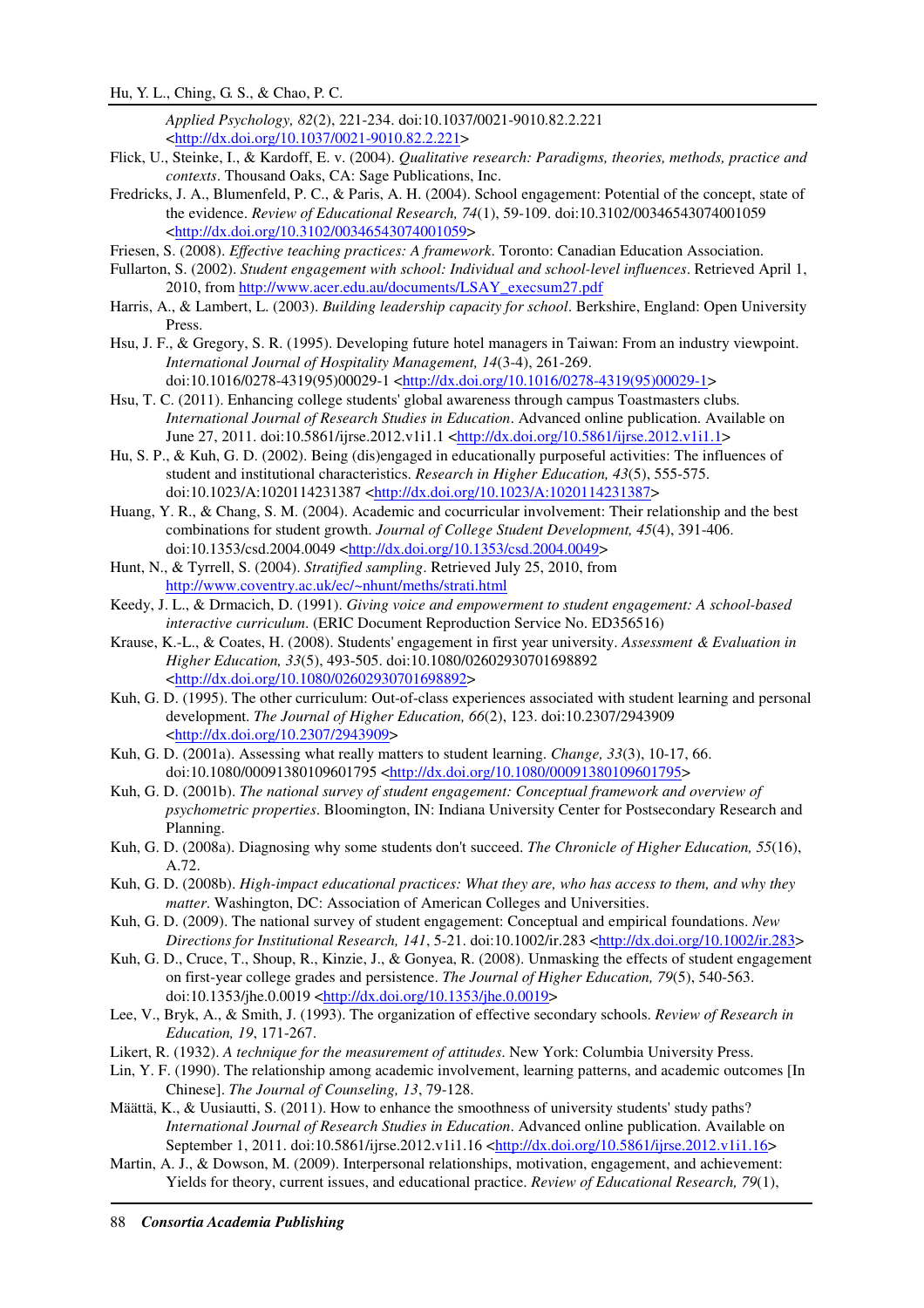327-365. doi:10.3102/0034654308325583 <http://dx.doi.org/10.3102/0034654308325583>

- MOE. (2008). *2008 Educational statistical indicators*. Retrieved May 25, 2008, from http://english.moe.gov.tw/lp.asp?ctNode=816&CtUnit=507&BaseDSD=7&mp=1
- Mok, K. H. (2000). Reflecting globalization effects on local policy: Higher education reform in Taiwan. *Journal of Education Policy, 15*(6), 637-660. doi:10.1080/02680930010000236 <http://dx.doi.org/10.1080/02680930010000236>
- Mok, K. H. (2005). Fostering entrepreneurship: Changing role of government and higher education governance in Hong Kong. *Research Policy, 34*, 537-554. doi:10.1016/j.respol.2005.03.003 <http://dx.doi.org/10.1016/j.respol.2005.03.003>
- Mok, K. H. (2006, January 13-14). *Questing for internationalization of universities in East Asia: Critical reflections.* Paper presented at the International symposium, Osaka University, Japan.
- National Research Council. (2003). *Engaging schools: Fostering high school students' motivation to learn*. Washington, DC: The National Academies Press.
- National Survey of Student Engagement. (2006). *Viewpoint*. Bloomington, IN: Center for Postsecondary Research School of Education.
- National Survey of Student Engagement. (2010). *About NSSE*. Retrieved April 3, 2010, from http://nsse.iub.edu/html/about.cfm
- Newmann, F. M. (1992). Higher-order thinking and prospects for classroom thoughtfulness. In F. M. Newmann (Ed.), *Student engagement and achievement in American secondary schools* (pp. 62-91). New York: Teachers College Press.
- Newmann, F. M., & Associates. (1996). *Authentic achievement: Restructuring schools for intellectual quality*. San Francisco: Jossey-Bass.
- Newmann, F. M., Wehlage, G. G., & Lamborn, S. D. (1992). The significance and sources of student engagement. In F. M. Newmann (Ed.), *Student engagement and achievement in American secondary schools* (pp. 11-39). New York: Teachers College Press.
- Noels, K. A., Clément, R., & Pelletier, L. G. (1999). Perceptions of teachers' communicative style and students' intrinsic and extrinsic motivation. *The Modern Language Journal, 83*(1), 23-34.
- Nunnally, J. C. (1970). *Introduction to psychological measurement*. New York: McGraw-Hill.
- Pascarella, E. T., & Terenzini, P. T. (1991). *How college affects students: Findings and insights from twenty years of research* (Vol. I). San Francisco, CA: Jossey-Bass.
- Pascarella, E. T., & Terenzini, P. T. (2005). *How college affects students: Vol. 2 A third decade of research*. San Francisco: Jossey-Bass.
- Peng, S. M. (2006a). *Taiwan Integrated Postsecondary Education Database: School year 2005 Taiwan Higher Education Students Survey - Freshman Junior Student Survey Analysis Report [In Chinese]*. Taipei: Center for Educational Research Excellence. <https://www.cher.ntnu.edu.tw/wp-content/uploads/file/report/report\_94\_edu1.pdf>
- Peng, S. M. (2006b). *Taiwan Integrated Postsecondary Education Database: School year 2005 Taiwan Higher Education Students Survey - Freshman Junior Student Survey Questionnaire [In Chinese]*. Taipei: Center for Educational Research Excellence.
	- <https://www.cher.ntnu.edu.tw/wp-content/uploads/file/edu94\_freshman\_questionaire.pdf>
- Peterson, S. E., & Miller, J. A. (2004). Comparing the quality of students' experiences during cooperative learning and large-group instruction. *The Journal of Educational Research, 97*(3), 123-134. doi:10.3200/JOER.97.3.123-134 <http://dx.doi.org/10.3200/JOER.97.3.123-134>
- Pope, D. (2002). *Doing school: How we are creating a generation of stress-out, materialistic, and miseducated students*. New Haven, CT: Yale University Press.
- Prince, M. (2004). Does active learning work? A review of the research. *Journal of Engineering Education, 93*(3), 223-231.
- Punch, K. F. (2003). *Survey research: The basics*. London: Sage Publications Ltd.
- Rovai, A. (2002). Building sense of community at a distance. *International Review of Research in Open and Distance Learning, 3*(1), 1-12.
- Shaughnessy, J. J., Zechmeister, E. B., & Zechmeister, J. (2003). *Research methods in psychology* (5th ed.). New York: McGraw-Hill Publishing.
- Skehan, P. (1998). *A cognitive approach to language learning*. UK: Oxford University Press.
- Skinner, E. A., & Belmont, M. J. (1993). Motivation in the classroom: Reciprocal effects of teacher behavior and student engagement across the school year. *Journal of Educational Psychology, 85*(4), 571-581. doi:10.1037/0022-0663.85.4.571 <http://dx.doi.org/10.1037/0022-0663.85.4.571>
- Taiwan Integrated Postsecondary Education Database. (2010). *Overview of Taiwan integrated postsecondary education database [In Chinese]*. Retrieved June 10, 2010, from